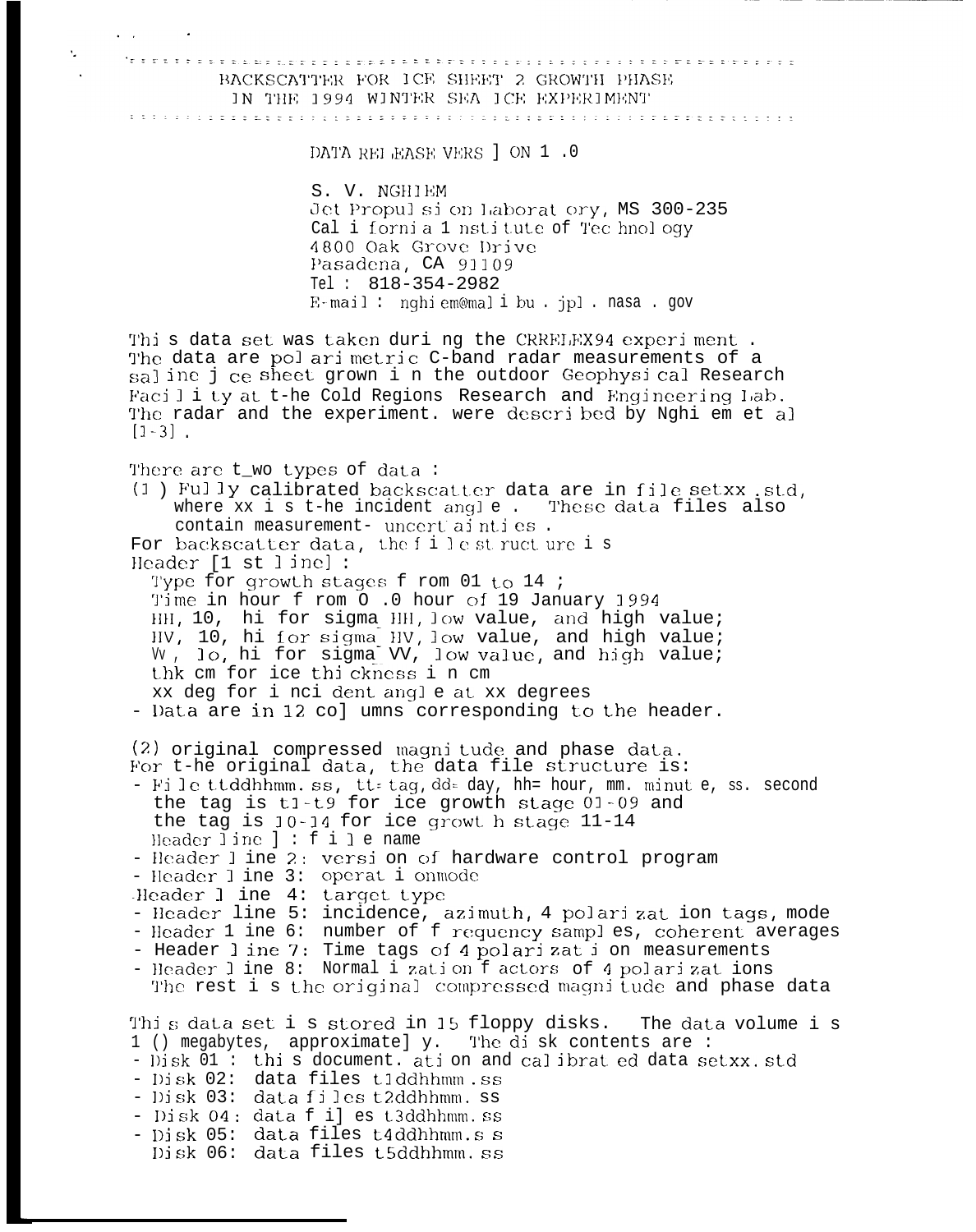4 Disk 07: data files t6ddhhmm.ss Disk 08: data f i 1 es t 7ddhhmm. ss Disk 09: data files t8ddhhmm.ss Disk 10: dat a f i 1 es t9ddhhmm.ss Disk 11: data f i 1 es 1 Oddhhmm. ss Disk 12: data f i les 1 1ddhhmm.s s Disk ]3: data f i 1 es 1 2ddhhmm.ss - Disk 14: data files 13ddhhmm.ss Disk 15: data f i les 14ddhhmm.ss

The measured i ce charact erist i c data corresponding to the backsca tter data are:

| l'ype.          | Ti me                                |       | Thi ck- cm Ts [degree C] |
|-----------------|--------------------------------------|-------|--------------------------|
| 01              | 16.80000                             | 0.400 | $-8.6$                   |
| 02.             | 20.84444                             | 0.800 | $-7.9$                   |
| 03 <sub>1</sub> | 2?2.18333                            | 1.000 | $-9.3$                   |
| 04              | 25.51667                             | 2.300 | $-10$ .-/                |
| 05.             | 29.10000                             | 3.000 | $-12.3$                  |
| 06.             | 31.46667                             | 4.000 | $-13.4$                  |
| 07              | 35.80000                             | 5.000 | $-8.6$                   |
| 08              | 40.03334                             | 5.400 | $-6.1$                   |
| 09              | 46.08333                             | 5.800 | $-10.8$                  |
| 10              | 53.36666                             | 7.100 | $-15.9$                  |
| 11              | 55.16667                             | 8.000 | -14.6                    |
| 12              | 59.93333                             | 9.000 | $-9.1$                   |
| 13              | 65. $\frac{7}{6666}$                 | 9.500 | $-7.9$                   |
| 14              | $\frac{100}{100}$ $\frac{1000}{100}$ | 9.700 | $-10.7$                  |
|                 |                                      |       |                          |

RE FERENCES :

- [1] S. V. Nghiem, ''C-Rand Polarimet ric Scat terome ter: System, Operation, Sensitivity and Calibration, '' Sea Ice El ectromagne tics Workshop, September 14-16, 1993.
- [2]S.V. Nghiem, R. Kwok, S. H. Yueh, J. A. Kong, M. A. Tassoudji, and C. C. Hsu, ''Polarimetric Remote Sensing of Sea lce, " Annual Technical Report, Jet Propulsi on laboratory, California Institute of Technology, 1994.
- [3] S. V. Nghiem, R. Kwok, S. H. Yueh, J. A. Kong, c.C. Hsu, and K. H. Ding, ''Variations in Polarimetric Backscatt er of Saline 1 ce Grown under Diurns] Thermal Cycling Condition, ' ' Progress i n El ectromagneti cs Research Symposi um, University of Washington, Seat. t] c. Washington, July 24-28, 199,

### ACKNOWLEDGMENTS :

The research descri bed above was performed by the Center for Space Mi creel ectroni cs Technology, Jet Propulsi on Laborat ory, cal i f orni a Institute of Technology, and was sponsored by the of f i ce of Naval Research, through an agreement with the Nat i onal Aeronau ti cs and Space Admi nist rat i on.

 $\mathcal{C}_{\mathcal{C}}$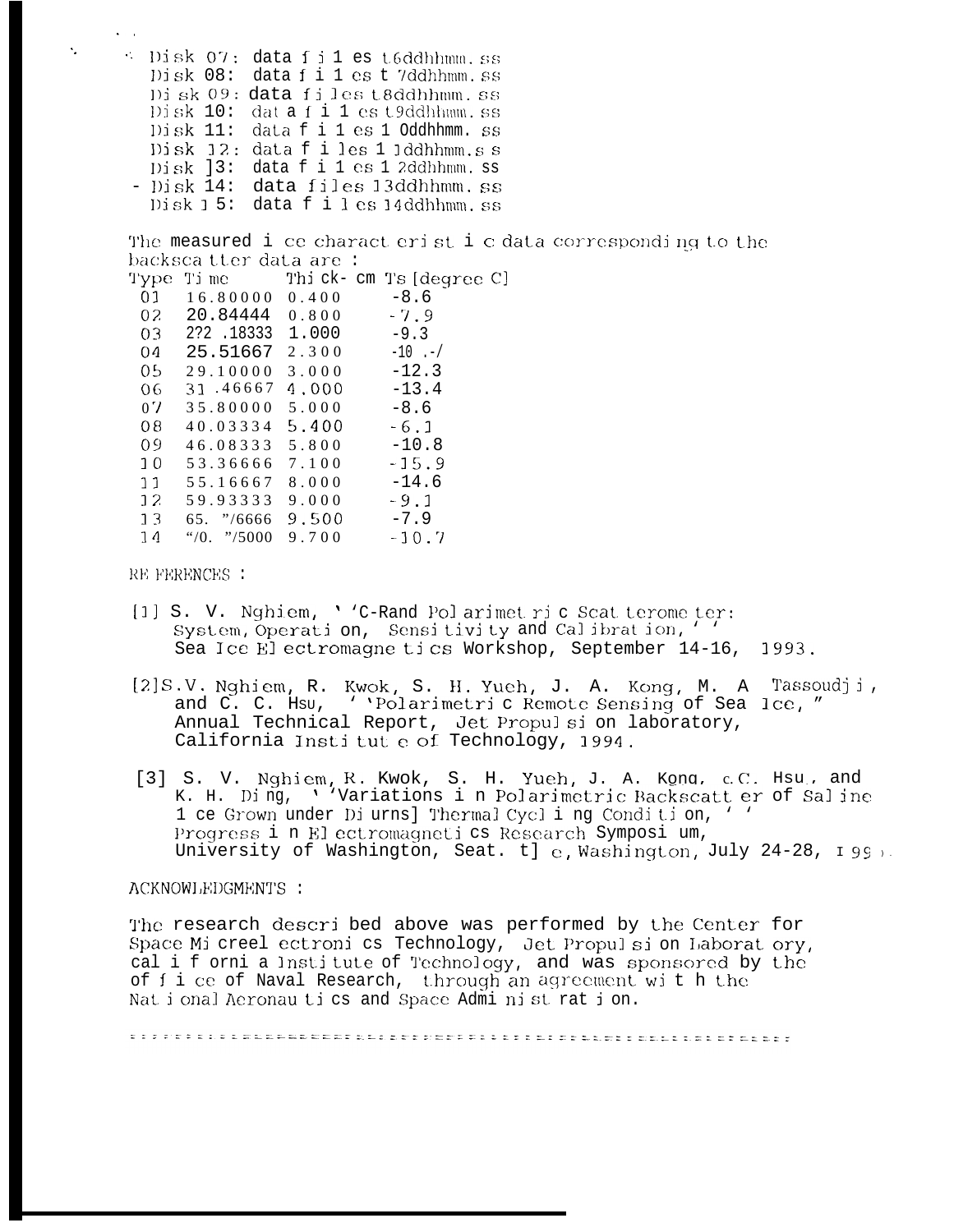### set20.std

| ່ຜູ້<br>ພ<br>U                                                                                                                                                                                                                                                                                                                                                                                                                                                                                                                                                                                                                                                                                                                                                                                                                                                                                                                                                                                                                                                                                                                                                                                                                                                                                                                                                                                                              |
|-----------------------------------------------------------------------------------------------------------------------------------------------------------------------------------------------------------------------------------------------------------------------------------------------------------------------------------------------------------------------------------------------------------------------------------------------------------------------------------------------------------------------------------------------------------------------------------------------------------------------------------------------------------------------------------------------------------------------------------------------------------------------------------------------------------------------------------------------------------------------------------------------------------------------------------------------------------------------------------------------------------------------------------------------------------------------------------------------------------------------------------------------------------------------------------------------------------------------------------------------------------------------------------------------------------------------------------------------------------------------------------------------------------------------------|
| C)<br>$\mathcal{C}$                                                                                                                                                                                                                                                                                                                                                                                                                                                                                                                                                                                                                                                                                                                                                                                                                                                                                                                                                                                                                                                                                                                                                                                                                                                                                                                                                                                                         |
| $\zeta$<br>O١<br>O)<br>r İ<br>C)<br>$\circ$<br>C)<br>C)<br>$\circ$<br>Ô<br>C)<br>0000<br>$O$ $O$ $O$<br>O<br>O<br>O<br>င္ပ<br>$\circ$<br>O<br>O<br>O<br>O<br>O<br>O<br>O<br>O<br>O<br>O<br>$\infty$<br>O<br>O<br>↵<br>∞<br>O<br>↵<br>$\epsilon$ +<br>ო<br>ഗ<br>冖<br>٢,<br>ı<br>$\bullet$<br>$\bullet$<br>٠<br>٠<br>ത് - സ് വ<br>ön ön<br>Ő<br>O<br>τł<br>$\sim$<br>↵<br>ഗ<br>υ,<br>ι<br>m<br>$\mathbf{O}$                                                                                                                                                                                                                                                                                                                                                                                                                                                                                                                                                                                                                                                                                                                                                                                                                                                                                                                                                                                                                   |
| Ο١<br>$\infty$<br>↵<br>$\mathbf{\Omega}$<br>$\mathcal{L}_{\mathcal{F}}$<br>$\vee$<br>4<br>r I<br>↵<br>m<br>w<br>٢ł<br>L,<br>r∼<br>o١<br>ഗ<br>↵<br>$\overline{\phantom{0}}$<br>r I<br>ω<br>س<br>$\sim$<br>O١<br>$\scriptstyle\sim$<br>₩<br>ω<br>ળ<br>∞<br>ယ<br>O<br>41<br>$\;$<br>$\cdot$<br>٠<br>$\cdot$<br>O<br>Ф<br>O<br>O<br>r I<br>O<br>$\mathcal{C}$<br>O<br>O١<br>လ<br>σ١<br>C)<br>O<br>ဖ<br>$\overline{ }$<br>¢Ι<br>τł<br>Ń<br>Ν<br>$\scriptstyle\sim$<br>r i<br>$\scriptstyle\sim$<br>$\mathcal{C}$<br>$\sim$<br>$\sim$<br>t١<br>$\scriptstyle\sim$<br>r I<br>r I<br>بالخ<br>أن<br>$\mathbf{I}$<br>L<br>$\mathbf{I}$<br>L<br>$\mathbf{I}$<br>L<br>1<br>f.<br>$\mathbf{I}$<br>L<br>$\mathbf{I}$<br>L<br>$\mathbf{I}$<br>L<br>О<br>$\mathbf{\hat{z}}$<br>ഗ<br>$\sim$<br>Õ<br>m<br>ເ∩<br>∞<br>J<br>σ١<br>$\infty$<br>r I<br>O١<br>ω<br>ω<br>C)<br>↵<br>، کہ<br>↵<br>∞<br>Ο١<br>ιn<br>C)<br>O<br>$\mathbf{\Omega}$<br>ιn<br>C)<br>ഗ<br>τI<br>$\cdot$<br>٠<br>C)<br>œ<br>O١<br>$\overline{\mathcal{C}}$<br>k ł<br>$\sim$<br>r t<br>$\sim$<br>C٢)<br>C)<br>$\cup$<br>١,<br>m<br>2<br>$\infty$<br>$\cdot$<br>$\sim$<br>N<br>cΙ<br>τł<br>$\scriptstyle\sim$<br>Ń<br>$\scriptstyle\sim$<br>$\scriptstyle\sim$<br>$\scriptstyle\sim$<br>٢N<br>N<br>$\scriptstyle\sim$<br>W<br>¢Ι<br>Ō<br>r<br>T.<br>- I<br>$\mathbf{I}$<br>ı<br>$\ddot{\phantom{0}}$<br>т<br>ı<br>$\mathbf{I}$<br>$\mathbf{I}$<br>L<br>$\mathbf{I}$<br>ı<br>ľ |
| $\sum_{i=1}^{n}$<br>J.<br>r I<br>S<br>ç<br>$\mathcal{L}^{\mu}$<br>ഗ<br>$\mathbf{\Omega}$<br>c<br>$\mathbf{\Omega}$<br>い<br>L)<br>77<br>r f<br>ഗ<br>$\overline{\phantom{0}}$<br>O<br>$\mathbf{\sim}$<br>۲ķ<br>S<br>$\infty$<br>∞<br>c٦<br>ı∩<br>$\mathord{\sim}$<br>Μ<br>ω<br>ιn<br>۶ι<br>Ó<br>ų,<br>t I<br>ę ł<br>Ô<br>e t<br>Γ,<br>$^\infty$<br>e 4<br>$\sqrt{ }$<br>Z<br>r f<br>۲Ì<br>œ<br>$\overline{a}$<br>e t<br>N<br>τI<br>$\scriptstyle\sim$<br>$\scriptstyle\sim$<br>$\sim$<br>N<br>$\mathcal{\alpha}$<br>Z<br>$\sim$<br>$r-1$<br>$\scriptstyle\sim$<br>$\scriptstyle\sim$<br>۳ł<br>q)<br>L<br>ı<br>$\ddagger$<br>г<br>L<br>$\mathbf{I}$<br>L<br>г<br>J.<br>$\mathbf{I}$<br>$\mathbf{I}$<br>$\mathbf{I}$<br>ı<br>L<br>F,<br>ا -<br>τł<br>O١<br>ഗ<br>c<br>m<br>O١<br>$\epsilon$ 1<br>O١<br>$\zeta$<br>ഗ<br>r<br>O<br>S<br>$\scriptstyle\sim$<br>E٠<br>$\mathbf{r}$ 1<br>↝<br>m<br>O١<br>ω<br>ω<br>$\infty$<br>$\infty$<br>$\sim$<br>$\sim$<br>ω<br>O١<br>$\sim$<br>$\bullet$<br>٠<br>$\bullet$<br>$\bullet$<br>٠<br>$\blacksquare$<br>$\sim$ 0 $\mu$<br>$O \cap M \cap O$<br>O<br>Ō<br>O<br>S<br>$\overline{ }$<br>НŤ<br>$\overline{\mathsf{C}}$<br><b>NANUN</b><br>U<br>Μ<br>ω<br>$\sim$<br>ω<br>ω<br>ω<br>$\scriptstyle\sim$                                                                                                                                                                                       |
| $\mathbf{1}$<br>$\mathbf{1}$<br>1<br>1<br>$\mathbf{1}$<br>$\mathbf{1}$<br>1<br>$\mathbf{1}$<br>1<br>1<br>1<br>1<br>1<br>1<br>$\mathbf{f}_{\mathbf{u}}$<br>$\sim$<br>V<br>r<br>ന<br>S<br>∞<br>73<br>ω<br>r<br>L<br>2<br>2S<br>ر.<br>م<br>$\infty$<br>٣ł<br>$\overline{C}$<br>Μ<br>ເ∩<br>œ<br>Ю<br>$\infty$<br>Ń<br>O١<br>$\frac{1}{2}$<br>$\bullet$<br>$\bullet$ .<br>$\frac{1}{1}$<br>$\bullet$<br>ω.<br>$\frac{1}{\sqrt{2}}$<br>$\frac{1}{1}$<br>$\cdot$<br>$\ddot{\cdot}$<br>$\frac{1}{2}$<br>$\ddot{\cdot}$<br>Ó<br>e f<br>$\mathcal{L}^{\mu}$<br>S<br>$\infty$<br>$\sim$<br>O١<br>$\mathbf{\Omega}$<br>ω,<br>$\mathbf{\sim}$<br>$\mathcal{C}$<br>ω<br>N<br>ω<br>ω<br>S<br>m<br>ှ<br>N<br>Μ<br>ω<br>ှ<br>$\mathbf{I}$<br>$\mathbf{I}$<br>$\mathbf{I}$<br>I<br>$\mathbf{I}$<br>Ī<br>I<br>$\begin{array}{c} \hline \end{array}$<br>$\mathbf{I}$<br>t<br>I<br>ı<br>ا -                                                                                                                                                                                                                                                                                                                                                                                                                                                                                                                                                      |
| :۲,<br>Ô<br>O<br>Ń<br>O<br>O<br>↵<br>ഗ<br>v. I<br>ŧΙ<br>$\mathbf{\sim}$<br>ιn<br>Ő<br>ഗ<br>$\infty$<br>Ő<br>C)<br><u>ی</u><br>પ<br>Ю<br>O<br>О١<br>O١<br>$\scriptstyle\sim$<br>٢ł<br>r I<br>O١<br>ഗ<br>r<br>$\circ$<br>$\bullet$<br>٠<br>Ò,<br>έł<br>O<br>$\mathbf{t}$<br>$\epsilon$ 4<br>e f<br>m<br>Ō١<br>O١<br>ω<br>٢Î<br>$\left  \cdot \right $<br>$\overline{a}$<br>$^\infty$<br>r I<br>$\mathbf{\Omega}$<br>Ń<br>ω,<br>$\overline{\mathcal{C}}$<br>$\scriptstyle\sim$<br>S<br>m<br>3<br>৻৲<br>Μ<br>m<br>$\mathcal{C}$<br>N<br>Š<br>$\ddot{5}$<br>Ĭ.<br>ı<br>t<br>$\mathbf{I}$<br>ł<br>$\mathbf{I}$<br>$\mathbf{I}$<br>$\mathbf{I}$<br>ł<br>I<br>r<br>ı<br>I.<br>$\sim$<br>$\circ$<br>ω<br>r f<br>m<br>O<br>τł<br>O<br>О١<br>c<br>¢Ι<br>$\sim$<br>S<br>$\overline{ }$<br>ى<br>$\overline{\phantom{0}}$<br>$^\infty$<br>$\infty$<br>$\tilde{\mathcal{L}}$<br>₩<br>ഗ<br>о١<br>Μ<br>ယ<br>$\ddot{\phantom{0}}$<br>$\ddot{ }$<br>τI<br>်.<br>$\ddot{\phantom{a}}$<br>$\ddot{\phantom{a}}$<br>$\blacksquare$<br>$\blacksquare$<br>٠<br>٠<br>٠<br>$\mathcal{A}$                                                                                                                                                                                                                                                                                                                                                               |
| L,<br>O<br>$\Omega +$<br>$\overline{a}$<br>$\frac{1}{2}$<br>∞<br>O<br><u>ጣ ጣ</u><br>Н<br>∞<br>O١<br>$\circ$<br>S<br>٣Ĥ<br>۲ł<br>$r-1$<br>τł<br>۱۱ ا ۱۰<br>$\mathbf{r}$<br>$\scriptstyle\sim$<br>N<br>$\frac{N}{2}$<br>۳ſ<br>$\scriptstyle\sim$<br>ı<br>ŧ<br>Ï<br>I<br>$\mathbf{I}$<br>1<br>I<br>I<br>t<br>ı<br>ŧ<br>ı<br>O<br>M<br>$\infty$<br>ς<br>r I<br>O١<br>O<br>$^\infty$<br>$\mathbf{v}$<br><b>A</b><br>S<br>S<br>ç<br>$\circ$<br>$\sim$<br>$\overline{\phantom{0}}$<br>ᡃ<br>↵<br>4<br>τł<br>ω<br>ω<br>r<br>O<br>rU<br>∞<br>᠊ᢁ<br>τł<br>O<br>Ř<br>٠<br>O<br>C)<br>$\mathsf{C}$<br>N<br>$\bigcap_{i=1}^n$<br>τI<br>大卡<br>Z<br>$\mathbf{r}$ +<br>$\sim$<br>m<br>$\sqrt{ }$<br>$\mathbf{r}$ +<br>$\infty$<br>$\sim$<br>N<br>$\scriptstyle\sim$<br>Z<br>Z<br>N<br>N<br>$\scriptstyle\sim$<br>$\sim$<br>$\sim$<br>c٧<br>$\sim$<br>τł<br>$\blacksquare$<br>$\mathbf{I}$<br>ÎΤ,<br>L<br>Ì,<br>$\mathbf{r}$                                                                                                                                                                                                                                                                                                                                                                                                                                                                                                                  |
| $\mathcal{A}_{\mathcal{A}}$<br>$\mathbf{L}$<br>$\mathbf{1}_{\mathbf{1}_{\mathbf{1}}}$<br>$\mathbb{F}_q$<br>$\mathbf{I}$<br>$\mathbf{1}$<br>$\sim 4-1$<br>$\mathbf{I}$<br>このようのといううろうこうろうこう こうこうりつ つうつうつうりつ<br>$\bullet$<br>O<br>$0.1 + 1.1 + 0.02$<br>O<br>$\sim$ $\sim$<br>e f.<br>$\infty$<br>ယ<br>$r \nmid N \nmid N$<br>N <sub>1</sub><br>$\scriptstyle\sim$<br>N<br>$\sim$<br>$\sim$<br>rl r f<br>r I<br>r f<br>τI<br>$\blacksquare$<br>$\mathbf{I}$<br>$\overline{1}$<br>ı<br>ı<br>ŧ<br>$\mathbf{1}$<br>ŧ<br>$\mathbf{I}$<br>$\ddagger$<br>1<br>1<br>$\overline{\mathbf{1}}$<br>ti<br>ti                                                                                                                                                                                                                                                                                                                                                                                                                                                                                                                                                                                                                                                                                                                                                                                                                              |
| ω<br>$\infty$<br>$\sim$<br>m<br>⊳<br>S<br>$\overline{r}$<br>O<br>P<br>$\overline{r}$<br>c<br>Μ<br>O<br>O<br>S<br>O<br>ω<br>c<br>c<br>Ő<br>$\circ$<br>M<br>ω<br>ഄ<br>᠊ᢦ<br>ω<br>m<br>ρ σο<br>$\infty$<br>ω<br>Ō<br>$\infty$<br>O<br>ω<br>$\infty$<br>$\circ$<br>Š<br>c<br>ç<br>$\infty$<br>$0 \ln  $<br>S<br>$\infty$<br>O<br>Ő<br>ω<br>${\sf m}$<br>ഗ<br>τł<br>τł<br>$^\infty$<br>τł<br>Φ<br>$\overline{\phantom{0}}$<br>4 O<br>$\overline{\mathcal{L}}$<br>7<br>O١<br>O<br>٣ł<br>$^\infty$<br>L-<br>m<br>←<br>$\overline{\phantom{0}}$<br>$\mathbf{f}$<br>$\bullet$<br>$\cdot$<br>$\bullet$<br>$\bullet$<br>٠<br>$\bullet$<br>٠<br>O<br>$\sim$<br>$1001 + 100$<br>9<br>U)<br>$\infty$<br>ഗ<br>$\circ$<br>O١<br>m<br>t I N N N N M M M<br>E٠<br>₩<br>m<br>m<br>ιn<br>c<br>$\overline{ }$                                                                                                                                                                                                                                                                                                                                                                                                                                                                                                                                                                                                                                    |
| Ф                                                                                                                                                                                                                                                                                                                                                                                                                                                                                                                                                                                                                                                                                                                                                                                                                                                                                                                                                                                                                                                                                                                                                                                                                                                                                                                                                                                                                           |

 $t\cdot l$ 

 $\hat{\mathbf{r}}$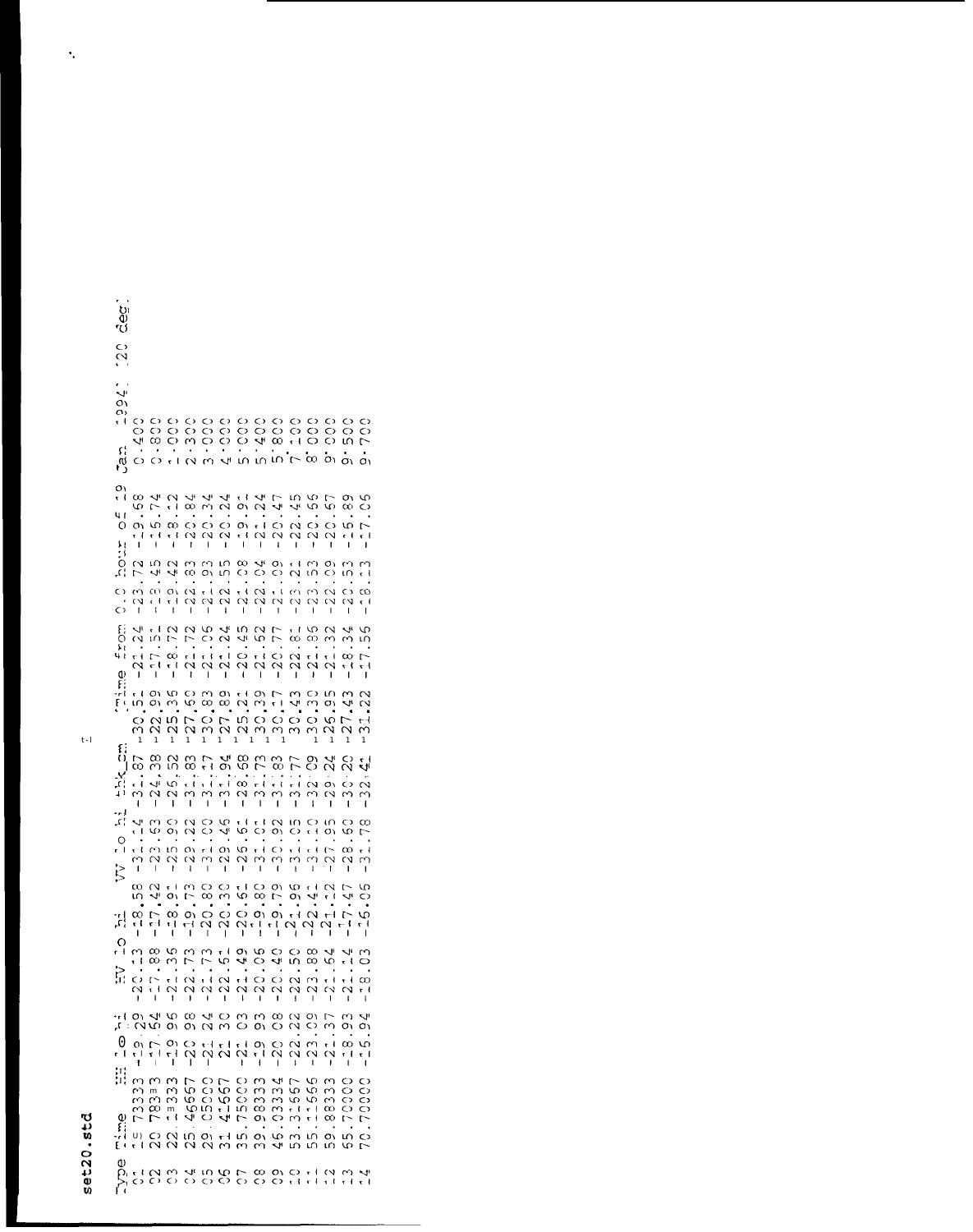set25.std

 $\mathcal{L}^{\text{max}}$ 

Type Time XXX lo hi XV lo hi XV lo hi thk\_cm (Time from 0.0 hour of 19 Jan 1994) [25 deg] 01 16.80000 -19.71 -19.87 -19.56 -36.30 -37.34 -35.47 -20.18 -20.63 -19.77  $C.400$ 02 20.84444 -19.00 -19.72 -18.38 -28.02 -29.02 -27.22 -18.58 -19.18 -18.23  $^\circ$  . 800 03 22.18333 -20.08 -20.45 -19.74 -27.07 -29.53 -25.50 -19.36 -19.78 -18.98  $1.000$  $04$  25.51667 -22.08 -23.22 -21.18 -29.18 -30.38 -28.24 -21.97 -23.04 -21.11 2.300  $25$  29.10000 -23.41 -24.36 -22.62 -29.61 -31.32 -28.38 -22.11 -23.28 -21.19 3.000 06 31.46667 -23.73 -23.83 -23.53 -.29.82 -31.17 -28.79 -23.52 -24.04 -23.06 4.000 07  $35.80000 - 22.55 - 25.25 - 29.5'2 - 29.34 - 31.35 - 27.97 - 21.04 - 21.55 - 20.58$ 5.000  $0.8$  40.03334 -22.42 -22.47 -20.57 -34.09 -34.20 -33.98 -21.51 -22.51 -20.70 5.400 09  $46.08333 - 22.12 - 22.97 - 21.40 - 33.35 - 33.74 - 32.99 - 22.43 - 23.19 - 21.79$ 5.800  $20.53.35556 - 22.92 - 23.05 - 22.78 - 32.25 - 32.22 - 30.47 - 22.48 - 23.34 - 21.77$  $7.100$  $-12$  55.15557  $-24.09 - 24.61 - 23.52 - 34.82 - 34.90 - 34.74 - 22.39 - 22.73 - 22.07$ 8.000  $12$  59.93333 -23.21 -24.02 -22.52 -31.52 -34.87 -29.55 -23.16 -23.52 -22.84 9.000  $13$  55.75555 -20.74 -21.25 -20.29 -27.54. -28.11 -27.02 -19.27 -19.47 -19.08 9.500  $14$  70.75000 -18.95 -19.62 -18.38 -30.62 -30.82 -30.43 -19.76 -20.02 -19.52 9.700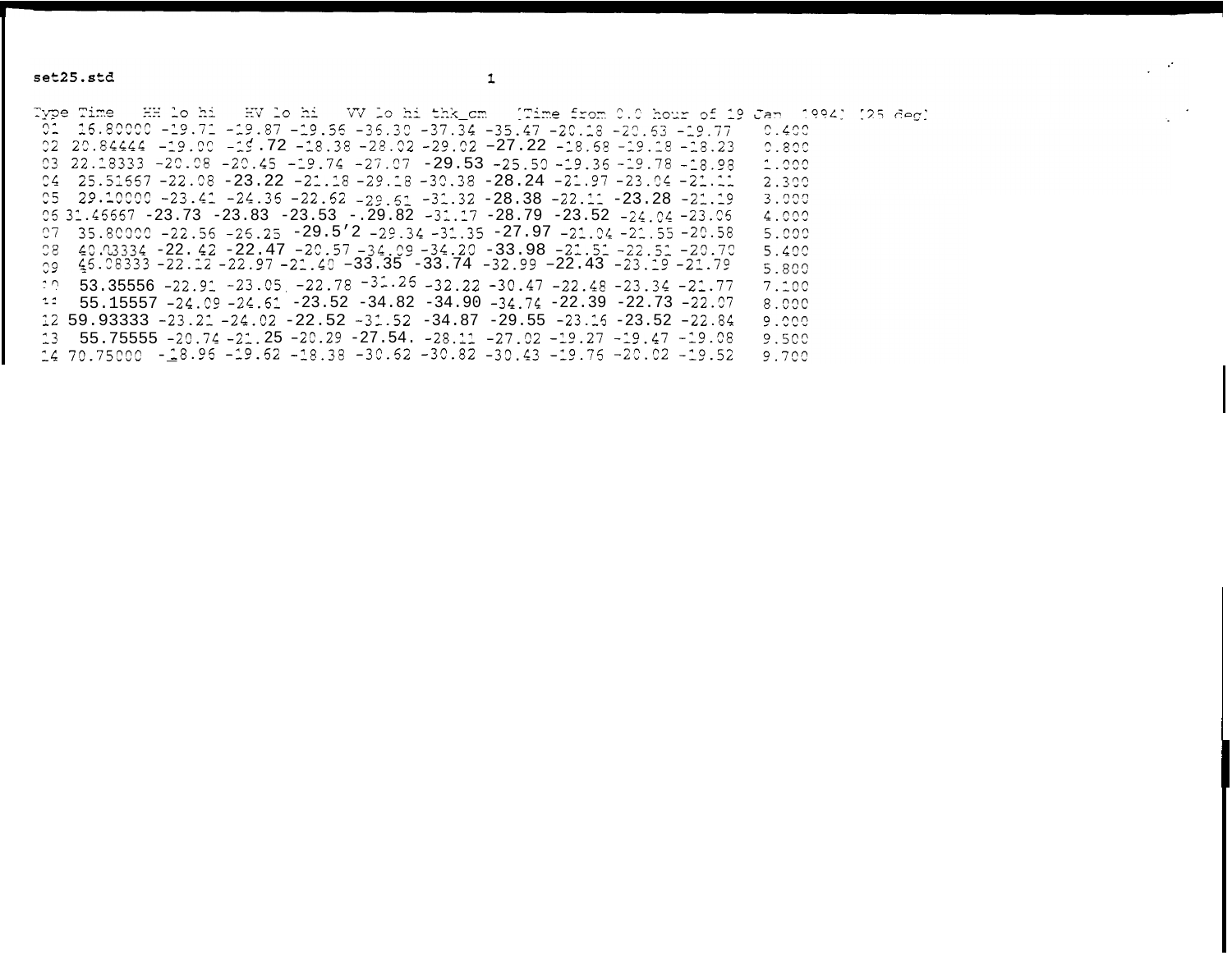## set30.std

| ပ္ပ,<br>٦U                                                                                                                                                                                                  |                                                                                                                                                                                                                                                                   |                                                                                                                                                                                              |                                                                                                                                                                                                                          |                                                                                                                                                                                                                                 |
|-------------------------------------------------------------------------------------------------------------------------------------------------------------------------------------------------------------|-------------------------------------------------------------------------------------------------------------------------------------------------------------------------------------------------------------------------------------------------------------------|----------------------------------------------------------------------------------------------------------------------------------------------------------------------------------------------|--------------------------------------------------------------------------------------------------------------------------------------------------------------------------------------------------------------------------|---------------------------------------------------------------------------------------------------------------------------------------------------------------------------------------------------------------------------------|
| $\mathsf{C}$<br>S.                                                                                                                                                                                          |                                                                                                                                                                                                                                                                   |                                                                                                                                                                                              |                                                                                                                                                                                                                          |                                                                                                                                                                                                                                 |
| $\mathcal{L}$<br>O١<br>O١<br>O<br>t 1<br>O<br>C)<br>O<br>Ź,<br>∞<br>ς:<br>٨Ú<br>O<br>Ő<br>ť,                                                                                                                | O<br>O<br>O<br>Ő<br>C)<br>O<br>Ô<br>C١<br>ω<br>r 1<br>$\sim$<br>ω                                                                                                                                                                                                 | C)<br>C)<br>000<br>S<br>Ô<br>$\mathbf{v}$<br>4<br>w.<br>ľΟ                                                                                                                                   | S<br>$\frac{c}{c}$<br>S<br>Ô<br>$\infty$<br>ŗ<br>ഗ<br>┌<br>$\infty$                                                                                                                                                      | $\circ$<br>O<br>$\circ$<br>Ó<br>Ó<br>O<br>Ō<br>ïυ<br>冖<br>O١<br>ጣ<br>O١                                                                                                                                                         |
| O١<br>t I<br>N<br>₹₹<br>O<br>$\sim$<br>41<br>O<br>∞<br>O١<br>$\frac{1}{2}$<br>τł<br>NO.<br>п.<br>ഗ<br>↝<br>$\mathcal{L}_i$<br>ഗ<br>Μ<br>C)<br>Ó<br>O١<br>$\cdot$<br>ŧΙ<br>$\scriptstyle\sim$                | ιn<br>m<br>$\mathcal{L}^1$<br>N<br>冖<br>$\sim$<br>О١<br>τł<br>۱,<br>$\mathsf{C}\mathsf{V}$<br>$\scriptstyle\sim$<br>ľ<br>$\overline{C}$<br>ပ<br>$\mathsf{C}$<br>ω<br>$\mathcal{L}_{\mathcal{A}}$<br>ဖ<br>C)<br>m<br>3<br>$\scriptstyle\sim$<br>$\mathcal{C}$<br>Ń | $t - 1$<br>ç<br>c<br>↵<br>œ<br>W<br>.<br>ا<br>Ō<br>↵<br>$\frac{2}{1}$<br>$\frac{1}{2}$<br>Ν<br>L<br>Μ<br>œ<br>σ١<br>ιn<br>∞<br>$\overline{\phantom{0}}$<br>$\sim$<br>$-27.$<br>$\tau$ 4      | ↵<br>Μ<br>N<br>C)<br>ω<br>$\mathbf{\Omega}$<br>4<br>τł<br>$\mathcal{L}$<br>$\frac{1}{2}$<br>$\frac{1}{2}$<br>ر<br>د<br>ω<br>7<br>$^\infty$<br>O<br>ഗ<br>∞<br>$\mathbf{v}$<br>m<br>ç                                      | $^\infty$<br>ın<br>O١<br>↵<br>C)<br>O١<br>$\bullet$<br>$\sim$<br>O<br>r 4<br>$\frac{1}{2}$<br>$\scriptstyle\sim$<br>$\scriptstyle\sim$<br>$\mathbf{I}$<br>$\mathbf{I}$<br>O<br>∞<br>O<br>O١<br>r I<br>O<br>ć.<br>rυ<br>ω        |
| C)<br>$\mathbf{I}$<br>I.<br>$\ddot{\ddot{\circ}}$<br>w<br>$\overline{\mathcal{N}}$<br>O<br>$\overline{\phantom{0}}$<br>١ł<br>ųί<br>œ<br>O<br>1<br>W<br>٢.<br>U)<br>J.<br>ı<br>$\mathbf{E}$<br>$\infty$<br>r | $\mathbf{I}$<br>ť<br>$\mathfrak{t}$<br>v<br>Þ<br>$\overline{ }$<br>$\overline{\mathcal{C}}$<br>O١<br>$\sqrt{ }$<br>$\overline{\mathcal{C}}$<br>Ō,<br>د،<br>$\infty$<br>$\scriptstyle\sim$<br>N<br>ł<br>ŧ<br>t<br>$\overline{\phantom{0}}$<br>↵<br>$\infty$        | ن<br>ا<br>$\frac{1}{2}$<br>$\pmb{\mathsf{I}}$<br>$\overline{ }$<br>ω<br>47<br>гυ<br>O١<br>$\ddot{\cdot}$<br>r I<br>ഗ<br>L)<br>$\scriptstyle\sim$<br>Z<br>I<br>ł<br>ŧ<br>$\infty$<br>۳ħ<br>O١ | ر<br>د<br>$\mathbf 2$<br>ر<br>د<br>ı<br>t ł<br>ဖ<br>O١<br>$\overline{\mathcal{C}}$<br>↵<br>O<br>$\ddot{\phantom{0}}$<br>Z<br>$\infty$<br>$\sim$<br>$\mathbf{\Omega}$<br>N<br>l<br>$\mathbf{I}$<br>ſ<br>Ю<br>$\sim$<br>٢ł | $\mathbf \sim$<br>$\scriptstyle\sim$<br>N<br>L<br>$\mathbf{I}$<br>I.<br>$\overline{\mathcal{C}}$<br>M<br>t l<br>ഗ<br>m<br>ഗ<br>Þ<br>Ō<br>$\sim$<br>$\sim$<br>$\mathbf{\mathsf{a}}$<br>N<br>I.<br>I<br>ı<br>S<br>$^\infty$<br>O١ |
| Ε١<br>$\overline{a}$<br>v<br>$\sim$<br>ιn<br>ω<br>W<br>$\pmb{\cdot}$<br>ł                                                                                                                                   | $\scriptstyle\sim$<br>O١<br>ဖ<br>$\cdot$<br>Ю<br>ιn<br>o<br>$\sim$<br>$\mathbf{\hat{z}}$<br>$\scriptstyle\sim$<br>V<br>ł<br>I                                                                                                                                     | σ١<br>$^{\circ}$<br>$\mathcal{\mathcal{L}}$<br>O١<br>C)<br>$\circ$<br>$\mathbf \Omega$<br>Μ<br>ှ<br>$\pmb{\mathfrak{t}}$<br>١                                                                | 4<br>ا ج<br>r ł<br>$\overline{a}$<br>O<br>e f<br>ω<br>$\infty$<br>ω<br>$\mathbf{I}$<br>ł<br>١                                                                                                                            | 6<br>ഗ<br>o١<br>$\overline{\mathcal{C}}$<br>$\sim$<br>∞<br>m<br>$\scriptstyle\sim$<br>ω<br>١<br>١<br>١                                                                                                                          |
| }}<br>ن<br>$\overline{\mathcal{C}}$<br>$\overline{\phantom{0}}$<br>$\sum_{i=1}^{n}$<br>$\tilde{\phantom{0}}$<br>ഗ<br>$\overline{1}$<br>↵<br>3<br>$\mathcal{C}$<br>$\mathbf{I}$<br>L                         | Μ<br>ഗ<br>٢I<br>(L)<br>N<br>$\mathbf \Omega$<br>w<br>O١<br>O١<br>N<br>N<br>ω<br>I.<br>ı<br>L                                                                                                                                                                      | ഗ<br>ŧ١<br>$\mathbf \alpha$<br>Ψ<br>ω<br>ഗ<br>$\cdot$<br>$\blacksquare$<br>$\bullet$<br>$\overline{\mathsf{C}}$<br>τł<br>$\sim$<br>m<br>ω<br>ω<br>$\mathbf{I}$<br>ı<br>ŧ                     | σ١<br>O<br>$\sim$<br>Г<br>гH<br>Ф<br>$\blacksquare$<br>$\bullet$<br>$\bullet$<br>ω<br>₩<br>r I<br>ω<br>ω<br>m<br>I<br>ı<br>ŧ                                                                                             | $\mathbf{\Omega}$<br>$\mathsf{C}$<br>O١<br>r f<br>٥١<br>O١<br>$\cdot$<br>٠<br>$\ddot{\phantom{0}}$<br>6<br>О١<br>↵<br>ω<br>$\scriptstyle\sim$<br>ω<br>Ï<br>ı<br>ı                                                               |
| ا - ۰<br>: 1,<br>47<br>Ю<br>m<br>O<br>ω<br>r f<br>ഗ<br>6<br>W<br>$\breve{\varepsilon}$<br>$\mathbf{I}$<br>$\mathbf{I}$                                                                                      | $\sim$<br>$\infty$<br>$\infty$<br>c)<br>$\sim$<br>ιn<br>L<br>$\sim$<br>ŧΙ<br>$\infty$<br>$\mathcal{C}$<br>ω<br>$\mathbf I$<br>$\mathbf{I}$<br>$\pmb{ }$                                                                                                           | $\infty$<br>S<br>$\infty$<br>m<br>m<br>ယ<br>O<br>ς ξ<br>ا ۲<br>∾<br>دا<br>m<br>I.<br>$\mathbf{I}$                                                                                            | C7<br>Ф<br>$\infty$<br>Ф<br>∾<br>$\mathcal{Q}$<br>$r-1$<br>τł<br>د<br>ا<br>- 3<br>ω<br>$\mathbf{I}$                                                                                                                      | 73<br>$\zeta_2$<br>↵<br>$\scriptstyle\sim$<br>O١<br>N<br>ヤ<br>m<br>$\scriptstyle\sim$<br>ω<br>L<br>ł<br>Ł                                                                                                                       |
| $\overline{\phantom{0}}$<br>N<br>S<br>m<br>O١<br>σ١<br>٠e١<br>'n,<br>τI<br>ŧΙ<br>$\overline{\phantom{a}}$<br>$\mathbf{I}$                                                                                   | N<br>ഗ<br>ო<br>N<br>$\mathbf{\sim}$<br>m<br>$\cdot$<br>$\infty$<br>m<br>О١<br>$\mathbf{\Omega}$<br>τł<br>$\sim$<br>Ţ<br>I<br>I                                                                                                                                    | r f<br>57<br>ω<br>m<br>œ<br>$\zeta$ .<br>$\blacksquare$<br>$\,$<br>2<br>$\mathbf{\mathsf{c}}$<br>U<br>$\mathbf{\sim}$<br>N<br>$\mathbf{I}$<br>ŧ<br>L                                         | $\frac{0}{1}$<br>₩<br>ω<br>O<br>r (<br>$\cdot$<br>$\mathbf{t}$<br>$\sim$<br>ιn<br>U<br>$\mathbf \Omega$<br>$\sim$<br>$\mathbf{I}$<br>ı<br>I.                                                                             | O<br>O١<br>ပ<br>$\scriptstyle\sim$<br>O١<br>m<br>$\bullet$<br>∾<br>Ó<br>c l<br>$\scriptstyle\sim$<br>$\scriptstyle\sim$<br>$\scriptstyle\sim$<br>t<br>ł<br>L                                                                    |
| O<br>r ł<br>$\mathcal{L}$<br>O<br>U<br>Z<br>$\sum_{i=1}^{n}$<br>٠<br>c١<br>L)<br>$\sim$<br>$\sim$<br>Τ.<br>$\mathfrak l$                                                                                    | 4<br>m<br>$\infty$<br>m<br>↝<br>∞<br>$\mathbf{v}$<br>$\infty$<br>c<br>Ń<br>$\scriptstyle\sim$<br>٢J<br>f.<br>$\mathcal{A}$<br>$\mathbf{L}$                                                                                                                        | 45<br><b>St</b><br>τ٠Ι<br>$\infty$<br>٣ł<br>$\cdot$<br>ω,<br>$^\infty$<br>ω<br>$\mathbf{\sim}$<br>M<br>$\scriptstyle\sim$<br>$\mathbf{I}$<br>$\mathbf{I}$<br>$\mathbf{I}$                    | ω<br>O١<br>тH<br>$\mathbf{\sim}$<br>m<br>∞<br>m<br>ω<br>m<br>$\sim$<br>N<br>৻৲<br>$\mathbf{I}$<br>$\mathbf{I}$<br>L                                                                                                      | O<br>O<br>o١<br>Ο<br>m<br>U<br>ĽΩ<br>$\mathcal{L}^{\text{st}}$<br>ω<br>N<br>$\scriptstyle\sim$<br>$\scriptstyle\sim$<br>$\mathbf{I}$<br>$\mathbf{I}$<br>ŧ                                                                       |
| $\cdot$ r f<br>N.<br>$\sim$ $\sim$<br>Σ,<br>O١<br>ιn<br>$\circ$<br>O<br>O١<br>r H<br>τł<br>S.<br>1<br>$\mathbf{I}$                                                                                          | <b>ND</b><br>0<br>$\Gamma$<br>O<br>C)<br>ťΟ<br>N<br><b>Z</b><br>$\sim$<br>$\pmb{\mathsf{I}}$<br>I<br>ı                                                                                                                                                            | 22788<br>$-23$<br>$\mathbf{\Omega}$<br>S<br>Z<br>N<br>$\mathsf{I}\hspace{-1.5pt}\mathsf{I}$<br>$\mathbf I$                                                                                   | 49<br>42<br>C <sub>2</sub><br>틍<br>↵<br>m<br>ω<br>$\mathbf{\Omega}$<br>$\sim$<br>N<br>f,<br>t<br>$\mathbf{I}$                                                                                                            | O١<br>∞<br>t<br>₩<br>N<br>۱Л<br>$\sim$<br>τł<br>$\sim$<br>$\sim$<br>$\sim$<br>ŧ<br>г                                                                                                                                            |
| n,<br>O<br>c١<br>O<br>O<br>$\circ$<br>$\mathsf{C}$<br>O<br>١n<br>q)<br>œ<br>σ١<br>F,<br>$\blacksquare$<br>٠<br>۰, ۱<br>w<br>O<br>E۰<br>W<br>τł                                                              | ر ب<br>⊢<br>⊢<br>$\infty$<br>᠊ᢁ<br>9<br>M<br>ဖ<br>᠊<br>رى<br>c<br>v<br>$\sim$<br>ιn<br>τI<br>$\bullet$<br>$\bullet$<br>$\bullet$<br>ហ<br>N<br>O١<br>N<br>$\scriptstyle\sim$<br>പ്പം സ                                                                             | c<br>m<br>L<br>ç<br>33<br>ပ<br>ယ<br>ဖ<br>$\infty$<br>t I<br>ഗ<br>ഗ<br>œ<br>O<br>٠<br>$\bullet$<br>$\blacksquare$<br>$-1$<br>ហ<br>$\circ$<br>↵<br>w                                           | S<br>$\overline{\phantom{0}}$<br>冖<br>3<br>Ф<br>S<br>.<br>วิ<br>ω<br>Ф<br>٢ł<br>τI<br>$\scriptstyle\sim$<br>Ψ<br>$\scriptstyle\sim$<br>$\ddot{\phantom{0}}$<br>٠<br>ယ<br>ω<br>m<br>↵<br>m<br>ഗ                           | ω<br>Μ<br>$\overline{C}$<br>$\sim$<br>Μ<br>G<br>M<br>c<br>$\infty$<br>$\infty$<br>O<br>e f<br>o١<br>œ<br>∞<br>٠<br>Ó<br>O١<br>ഗ<br>ഗ<br>w<br>r                                                                                  |
| Ф<br>ρ,<br>À                                                                                                                                                                                                |                                                                                                                                                                                                                                                                   |                                                                                                                                                                                              |                                                                                                                                                                                                                          |                                                                                                                                                                                                                                 |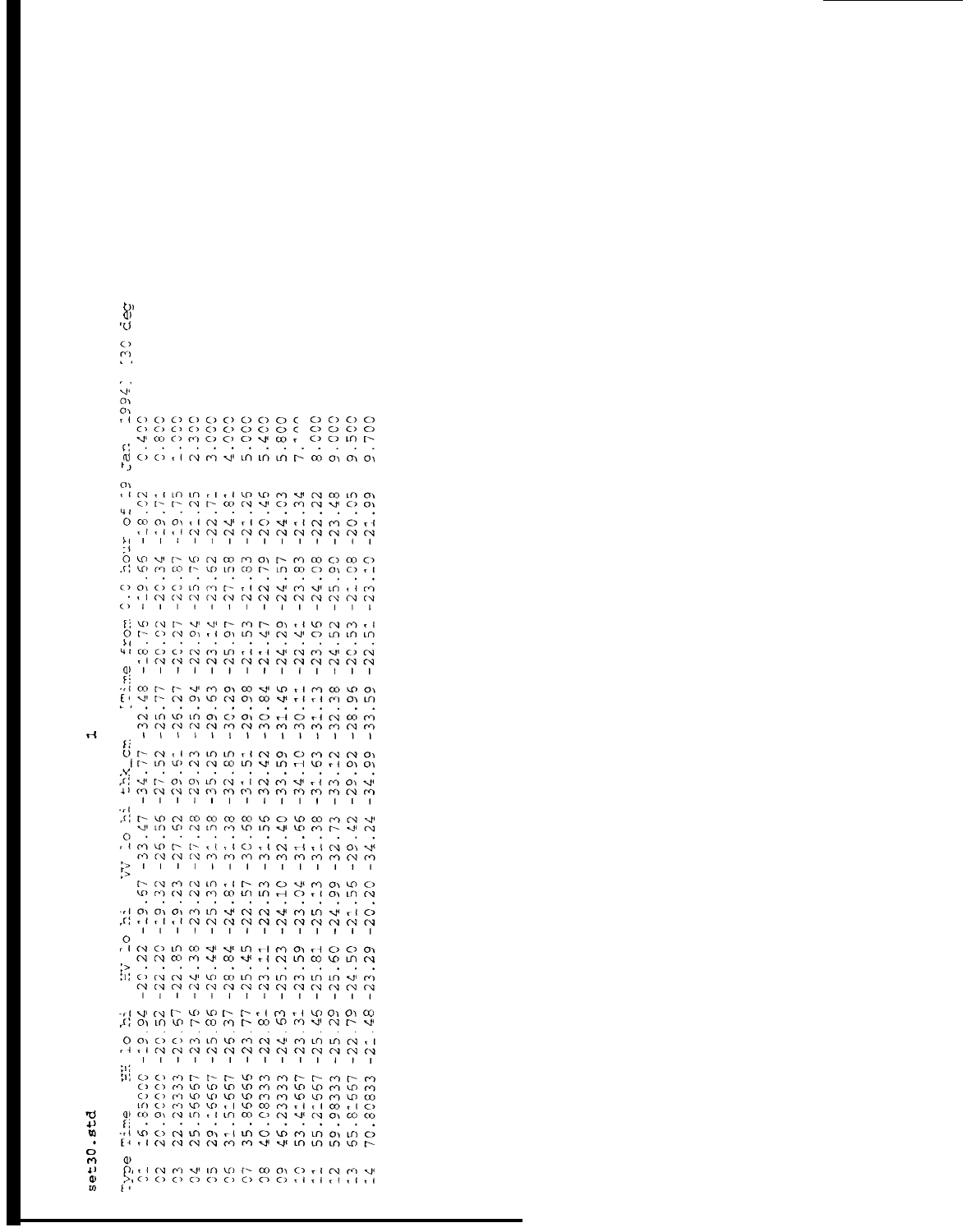## set35.std

 $\mathbf{r}$ 

| t۱<br>g)<br>IJ<br>ιn                                                                                                                                |                                                                                                                                                                      |                                                                                                                                                                                    |                                                                                                                  |                                                                                                                                                                                |                                                                         |                                                                                                                                                                               |                                                                                                 |                                                                          |                                                                                      |
|-----------------------------------------------------------------------------------------------------------------------------------------------------|----------------------------------------------------------------------------------------------------------------------------------------------------------------------|------------------------------------------------------------------------------------------------------------------------------------------------------------------------------------|------------------------------------------------------------------------------------------------------------------|--------------------------------------------------------------------------------------------------------------------------------------------------------------------------------|-------------------------------------------------------------------------|-------------------------------------------------------------------------------------------------------------------------------------------------------------------------------|-------------------------------------------------------------------------------------------------|--------------------------------------------------------------------------|--------------------------------------------------------------------------------------|
| m<br>J<br>O١<br>О١<br>۱,<br>↵<br>t,<br>πj<br>Ć١<br>ر ا                                                                                              | O<br>∞<br>C)<br>τł                                                                                                                                                   | 0 0 0 0 0 0 0 0<br>0 0 0 0 0 0 0 0<br>C)<br>C)<br>ω<br>$\sim$<br>$\infty$                                                                                                          | Ō<br>O<br>↵                                                                                                      | င်<br>လ<br>પ<br>n.<br>ഗ                                                                                                                                                        | C)<br>∞<br>កោ                                                           | Ő<br>$\frac{0}{0}$<br>Ō<br>τł<br>Γ<br>$\infty$                                                                                                                                | C)<br>O<br>O<br>O١                                                                              | $\bigcirc$<br>O<br>m<br>σ١                                               | C<br>O<br>冖<br>O١                                                                    |
| О١<br>r i<br>$\infty$<br>w<br>ч<br>O<br>Ľ<br>τł<br>H <sub>11</sub><br>J.<br>r-<br>: ۲,<br>↵<br>$\infty$<br>C)                                       | $O + 1$<br>)<br>E) e f<br>$\sim$<br>$\sim$<br>ł<br>L<br>ഗ<br>τł<br>Ю<br>О١<br>٠<br>o s<br>$x - 1$                                                                    | 2009 2009 2009 200<br>$\sim$<br>₩<br>U<br>$\sim$<br>г<br>ŧ<br>σ١<br>О١<br>w<br>ω<br>$\sqrt{ }$<br>$\Omega$                                                                         | m <sub>q</sub><br>$\sim$ $\sim$<br>$\sim$<br>Ł<br>O<br>٣ł<br>$\infty$                                            | $O$ $O$ $O$<br>$r +$<br>$\sim$<br>N<br>$\mathbf{I}$<br>$\mathsf I$<br>$\infty$<br>m<br>w<br>ω<br>٠<br>$\sim$                                                                   | $O$ In<br>$\sim$<br>I.<br>ဖ<br>L<br>٠<br>$\sim$ $\sim$                  | $\rightarrow$<br>$\infty$<br>$\sim$ $\sim$<br>$\sim$<br>$\sim$<br>$\mathbf{I}$<br>$\mathbf{I}$<br>$\mathsf{C}$<br>$^\infty$<br>œ<br>ιŊ<br>$\sim$<br>$\mathcal{L}_\mathcal{V}$ | Λ,<br>$\ddot{}$<br>$\mathcal{C}$<br>Ł<br>$\sim$<br>σ١<br>$\mathbf{t}$                           | ιn<br>$\overline{ }$<br>t ł<br>N<br>$\mathbf{r}$<br>C<br>ເດ<br>$\vee$    | S<br>ιn<br>C٦,<br>ŧ<br>$\infty$<br>ထ<br>$\bullet$<br>ഗ                               |
| τł<br>$\mathsf{C}$<br>$\mathbf{I}$<br>f.<br>$\infty$<br>O<br>œ<br>، د<br>ч,<br>$\overline{\phantom{0}}$<br>۲I<br>ا<br>0<br>퇵<br>τł<br>$\circ$<br>E٠ | (V<br>W<br>t.<br>$\mathbf{I}$<br>S<br>∞<br>ເດ<br>$\infty$<br>e t<br>$\sqrt{1}$<br>$\scriptstyle\sim$<br>$\sim$<br>$\mathbf{I}$<br>ı<br>C)<br>$\mathcal{Q}$<br>N<br>应 | $\mathbf{\Omega}$<br>N<br>Ï<br>L<br>6<br>J<br>Y<br>N<br>$\mathbf{v}$<br>۴J<br>$\scriptstyle\sim$<br>$\mathbf \alpha$<br>Ī.<br>I<br>√<br>$\mathbf  \alpha$<br>ω<br>L                | $\sim$ $\sim$<br>Ĭ.<br>᠊ᢁ<br>Φ<br>7.<br>$\mathcal{C}$<br>$\mathbf{I}$<br>↵<br>۳ł                                 | $\sim$<br>I.<br>$\mathbf{I}$<br>о١<br>O<br>r f<br>$\overline{ }$<br>ä,<br>٠<br>$\ddot{\phantom{a}}$<br>Z<br>ې<br>د<br>$\mathbf{\Omega}$<br>ı<br>L<br>$\infty$<br>$\infty$<br>↵ | $\sim$<br>ı<br>↵<br>r I<br>c<br>2<br>ł<br>↵<br>о١                       | C٧<br>L)<br>$\mathbf{I}$<br>T<br>O<br>ယ<br>ω<br>ο١<br>٠<br>$\overline{\mathcal{C}}$<br>$\infty$<br>ς -<br>N<br>ı<br>O<br>$\infty$<br>w<br>W                                   | $\frac{1}{1}$<br>ω<br>ഗ<br>Ń,<br>$\scriptstyle\sim$<br>$\mathbf{I}$<br>ယ<br>m                   | $\sim$<br>N<br>t l<br>٠<br>$\sim$<br>$\scriptstyle\sim$<br>1<br>Ο١<br>O  | Ν<br>Ĩ.<br>M<br>4<br>ഗ<br>N<br>Ł<br>ഗ<br>ഗ                                           |
| C)<br>ω<br>$\mathbf{I}$<br>5<br>∞<br>C<br>Ń,<br>$\frac{1}{1}$<br>C)<br>3<br>ł<br>r f                                                                | $\infty$<br>Ö<br>$\mathbf \alpha$<br>$\mathcal{Q}$<br>ı<br>ç<br>₩<br>$^\infty$<br>ഗ<br>C)<br>O<br>رى<br>ო<br>L<br>ı                                                  | $\omega$<br>$\sim$<br>$\frac{1}{2}$<br>ω<br>$\overline{1}$<br>ω<br>m<br>m<br>$r-1$<br>$\overline{a}$<br>m<br>ω<br>Μ<br>$\mathbf{f}$<br>t                                           | $\mathbf{\Omega}$<br>ω<br>I<br>$\overline{ }$<br>ω<br>S<br>ω<br>ı                                                | $\circ$<br>$\sim$<br>ω<br>S<br>$\mathbf{I}$<br>I<br>$\mathbf -$<br>Ю<br>O<br>$\infty$<br>$\sim$<br>Ź,<br>ω<br>ო<br>ı<br>$\mathbf{I}$                                           | ΓU.<br>m<br>ر<br>ا<br>m<br>e f<br>ω<br>S<br>ω<br>$\mathbf{I}$           | ru<br>$\tilde{c}$<br>t<br>O<br>О١<br>ഗ<br>٣ł<br>7.<br>$\infty$<br>ω<br>$\,m$<br>$\mathbf{I}$<br>1                                                                             | Μ<br>ω<br>$\mathbf{I}$<br>$\sim$<br>r I<br>٠<br>$\overline{\phantom{0}}$<br>3<br>1              | O<br>ω<br>ı<br>$\mathbf{\Omega}$<br>ഗ<br>٠<br>${\sf N}$<br>0<br>1        | S<br>$\infty$<br>I.<br>₩<br>v<br>S<br>ω<br>1                                         |
| л,<br>O١<br>ŧΙ<br>O<br>r (C).<br>W<br>$\ddot{5}$<br>$\mathbf{I}$<br>о١<br>$\scriptstyle\sim$<br>σ١<br>r f                                           | $\sim$<br>↵<br>W<br>N<br>$\circ$<br>$\sqrt{6}$<br>$\sim$<br>ω<br>$\mathbf{I}$<br>L<br>ιn<br>∞<br>ω<br>N<br>τI<br>٣ł                                                  | ىپ<br>O١<br>↵<br>ω<br>$\rightarrow$<br>ω,<br>ω<br>ကို<br>ŧ<br>$\circ$<br>m<br>$\circ$<br>৩<br>$\bullet$<br>ıη<br>$\overline{ }$                                                    | $\checkmark$<br>$\infty$<br>$\bullet$<br>о١<br>↵<br>$\bullet$<br>7                                               | r I<br>$\sim$<br>J<br>שומ זו שיוט מז יטישי<br>$\infty$<br>τł<br>Ö<br>О١<br>$\overline{\mathbf{v}}$<br>$\sim$                                                                   | $\sim$<br>$Q \rightarrow \tau$<br>S<br>₩<br>S                           | O O<br>r L<br>က္ ကု<br>Ÿ<br>c<br>ω<br>r I<br>ω<br>L                                                                                                                           | σ١<br>Ο١<br>$\rightarrow$<br>N<br>Ο                                                             | $\sim$<br>$\tau +$<br>$\mathbf{r}$<br>$\cup$<br>$\overline{a}$<br>Ф<br>m | O<br>ပ<br>w<br>M<br>L<br>S<br>ω<br>ω                                                 |
| г,<br>e f<br>O<br>r 1<br>↩<br>ω<br>ζŗ.<br>r f<br>w<br>ŧ<br>on in<br>-74                                                                             | N<br>$\scriptstyle\sim$<br>$\mathbf{I}$<br>t<br>₩<br>$\zeta$<br>↵<br>N<br>N<br>N.<br>N<br>ŧ.<br>L                                                                    | N<br>$\scriptstyle\sim$<br>$\mathbf{I}$<br>Ţ<br>$r +$<br>О١<br>Â<br>$\mathbf{\Omega}$<br>w<br>O١<br>N<br>$\mathbf{\Omega}$<br>$\mathbf{I}$<br>$\mathbf{1}$                         | $\sim$<br>$\pmb{\mathsf{I}}$<br>σ١<br>$^\infty$<br>$\infty$<br>$\mathbf{\mathsf{c}}$<br>$\mathbf{I}$<br>$\infty$ | N<br>N<br>I.<br>Ì.<br>m<br>$\circ$<br>O<br>r I<br>w<br>ഗ<br>N<br>$\sim$<br>$\mathbf{1}$<br>$\mathbf{I}$<br>۲J٢                                                                 | N<br>I.<br>77<br>დ ო<br>$\sim$ $\sim$<br>$\mathbf{1}$<br>$\blacksquare$ | $\scriptstyle\sim$<br>$\scriptstyle\sim$<br>$\mathbf{I}$<br>ı<br>À<br>₩<br>ω<br>4<br>$\overline{\phantom{0}}$<br>N<br>L                                                       | N<br>ı<br>o١<br>$\sim$<br>∞<br>$\sim$<br>$\blacksquare$                                         | $\scriptstyle\sim$<br>$\mathbf{1}$<br>O<br>S<br>ιn<br>N<br>$\mathbf{I}$  | $\scriptstyle\sim$<br>ı<br><u>L</u><br>5<br>ഗ<br>$\sim$<br>ŧ                         |
| : ۲,<br>r I<br>C)<br>$\circ$<br>гI<br>M<br>т<br>hi<br>H<br>Ő<br>$\mathsf{C}$<br>O<br>C)                                                             | O<br>$\tau$ 4<br>∞<br>$\bullet$<br>τI<br>$\sim$<br>$\sim$<br>$\sim$<br>1<br>1<br>m<br>$\infty$<br>m<br>ω<br>ω<br>ഗ<br>00<br>m                                        | ∞<br>$\sim$<br>Ô<br>O١<br>$\bullet$<br>$\mathfrak{c}$<br>$\infty$<br>N<br>$\sim$<br>ı<br>L<br>Γ<br>7<br>Ф<br>Φ<br>c<br>S<br>$\mathbf{r}$<br>v. ł                                   | r 4<br>$\bullet$<br>CÓ<br>W<br>ł<br>ω<br>ω<br>$\infty$<br>$\infty$                                               | c<br>ഗ<br>$\infty$<br>$\bullet$<br>$\sim$<br>J.<br>ω<br>$\sim$<br>$\sim$<br>T<br>ı<br>$\overline{ }$<br>$\overline{\phantom{0}}$<br>Φ<br>Ф<br>Ф<br>Ф<br>r I<br>c               | પ<br>Ņ<br>$\cdot$<br>L,<br>N<br>L<br>O<br>O<br>င္<br>၁                  | $\overline{\mathcal{A}}$<br>O<br>ω<br>ω<br>$\bullet$<br>٠<br>ω<br>$\overline{\phantom{0}}$<br>$\scriptstyle\sim$<br>N<br>I<br>T<br>O<br>ഗ<br>O<br>ω<br>O<br>᠊ᢁ<br>ഗ<br>ত      | ഗ<br>r ł<br>٠<br>$\sim$<br>$\scriptstyle\sim$<br>$\mathbf{I}$<br>₩<br>m<br>$\infty$<br>$\infty$ | m<br>ഗ<br>$\bullet$<br>낙<br>$\sim$<br>ŧ<br>┌<br>c<br>c<br>w              | Μ<br>$\sim$<br>$\bullet$<br>$\ddot{}$<br>$\scriptstyle\sim$<br>1<br>冖<br>Φ<br>ဖ<br>ᡐ |
| Φ<br>O١<br>Ε,<br>۰r١<br>ω.<br>τł<br>E٠<br>Ф<br>pi ci<br>> 5                                                                                         | о١<br>N<br>$\mathsf{C}$<br>U N<br>$N$ $N$ $N$                                                                                                                        | ω<br>$\scriptstyle\sim$<br>٠<br>٠<br>о١<br>N<br>2 2 3 4 5 6 7 6 7 8 9 9 0 1 2 3 4 5 6 7 8 9 9 1 2 3 4 5 6 7 8 9 9 1 2 3 5 6 7 8 9 9 9 1 2 3 5 6 7 8 9 9 9 1 2<br>00000000111111111 | ഗ<br>$\tau$ 1<br>ω                                                                                               | τł<br>o<br>٠<br>٠<br>O<br>ഗ<br>$\omega$<br>₩                                                                                                                                   | ω<br>$\bullet$<br>o.<br>$\infty$<br>↩                                   | Y<br>$\scriptstyle\sim$<br>$\bullet$<br>$\bullet$<br>ഗ<br>ഗ<br>ഗ                                                                                                              | Ő<br>O<br>৩                                                                                     | ∞<br>m<br>᠊ᢦ                                                             | ∞<br>$\ddot{\circ}$<br>┌                                                             |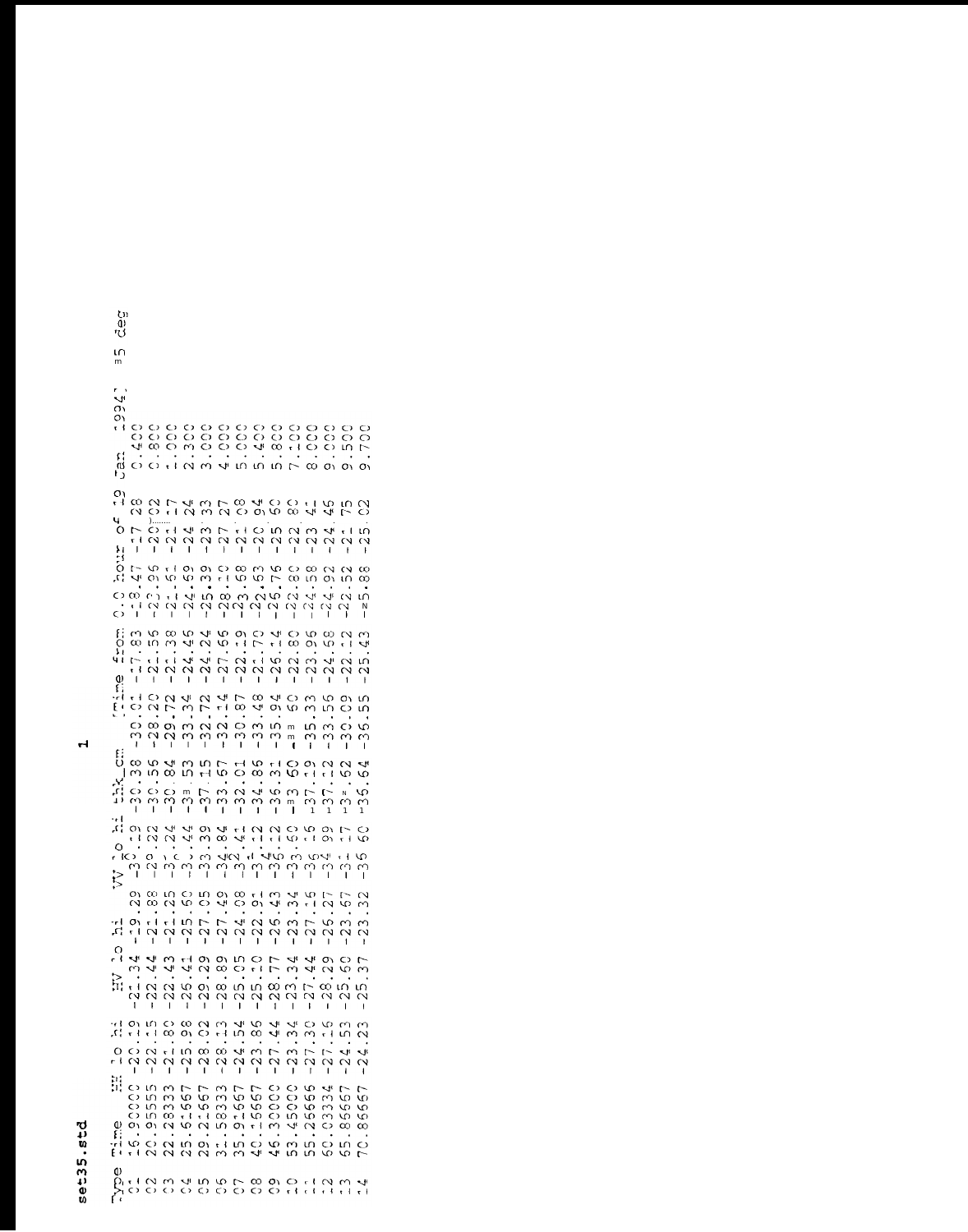$\sim 10^4$ 

Type Time XH lo hi XV lo hi VV lo hi thk\_cm (Time from 0.0 hour of 19 Jan 1994) (40 deg'  $22.22.22557 - 23.75 - 24.79 - 22.93 - 33.17 - 33.47 - 32.89 - 23.22 - 25.82 - 21.60$  $0.800$  $23$   $22.32500 - 23.36 - 0.24.55 - 22.43 - 32.16 - 32.58 - 31.79 - 2.2.44 = -0.22.39 - 22.23$  $1.000$  $C4$  25.58333 -27.72 -28.72 -26.91 -37.07 -37.55 -35.55 -25.49 -26.13 -24.93 2.300  $25$   $29.25557$   $-28.77$   $-29.11$   $-28.45$   $-34.38$   $-34.84$   $-33.95$   $-25.44$   $-26.14$   $-24.83$  $3.000$ 06 31.63333 -27.97 -28.58 -27.44 -34.84 -35.03 -34.55 -27.55 -28.87 -26.55  $4.000$ 07 35.95557 -25.03 -25.40 -24.5? -34.0 -36.09 -33.98 -23.01 -23.09 -22.93 5.000  $28$  40.21557 -24.49 -25.12 -23.95 -32.08 -32.7: -31.52 -22.33 -22.54 -22. (?4 5.400 09 46.35000 -29.15 -31.91 -27.47 -38.88 -40.36 -37.77 -27.49 -28.51 -25.57 5.800  $10$  53.51666 -23.23 -23.72 -22.79 -33.59 -34.77 -32.55 -23.75 -24.08 -23.45  $7.100$  $11$   $55.33333$   $-29.52$   $-30.24$   $-29.08$   $-35.18$   $-35.74$   $-34.59$   $-25.11$   $-26.41$   $-24.12$ 8,000 12 50.08333 -28.09 -28.93 -27.38 -36.50 -37.31 -35.82 -23.97 -24.05 -23.88  $9.000$  $235.92555 - 25.25 - 26.45 - 24.32 - 35.25 - 36.92 - 35.15 - 23.87 - 24.55 - 23.20$ 9.500  $1470.92778 - 25.98 - 27.49 - 24.85 - 34.70 - 34.95 - 34.47 - 27.00 - 27.27 - 25.75$ 9.700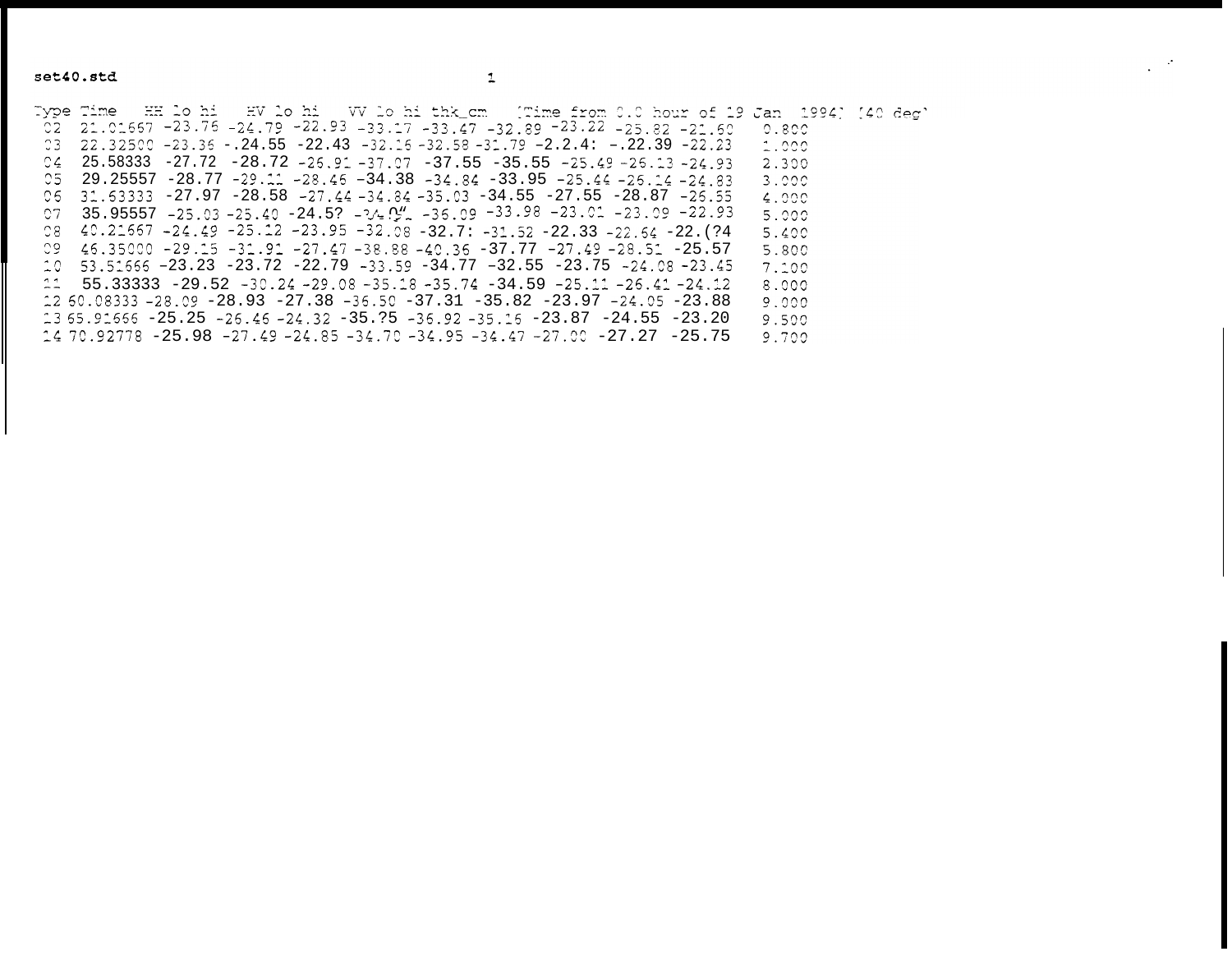$\mathcal{A}$ 

Type Time (HF10 hi (HV) lo hi VV lo hi thk\_cm (Time from 0.0 hour of 19 Jan 1994) [45 deg]  $22.08333 - 25.14 - 26.09 - 24.36 - 34.26 - 35.44 - 33.34 - 24.55 - 25.09 - 24.070.800$  $22.38333 - 24.81 - 27.17 - 23.30 - 34.29 - 34.72 - 33.91 - 22.80 - 22.9 - 22.5$ 04 25.  $73333 - 27.23 - 28.3$ ?  $-25.3$ :  $-33.38 - 33.92 - 33.28$ <sup>-</sup> $-24.8$ :  $-25.52 - 24.24$ 2.300  $25$  29.31667 -28.09 -29.94 -26.81 -32.82 -33.7: -32.09 -25.5: -27.42 -25.92  $3.000$ 06 31.68333 -27.10 -27.50 -25.74 -35.55 -36.06 -35.11 -26.42 -25.53 -25.22, 888 07 35.03334 -25.5? -25.7: -24.71 -35.99 -38.77 -35.74 -23.51 -25.41 -22.34 . . . . . . . . . . . . . . . . . . 08 43.25557 -24.90 -25.16 -24.57 -32.81 -34.23 -31.75 -23.44 -23.58 -23.20 5.400 09 45.40001 -28.05 -30.39 -25.54 -35.27 -36.91 -34.08 -27.80 -28.21 -27.4.2 5.800  $10$  53.55557 -23.32 -23.47 -23.19 -35.58 -35.21 -35.03 -25.22 -25.29 -25.15  $7.100$  $11.55.43333 - 31.76 - 32.23 - 31.34 - 39.47 - 40.30 - 38.78 - 26.40 - 25.97 - 25.89$ 8.000  $12$  60.18333 -28.01 -2?.34 -26.99 -35.38 -37.22 -34.09 -23.25 -23.50 -23.92 9.000  $13$  53.97222 -25.19 -25.97 -23.92 -35.43 -37.24 -35.75 -25.20 -25.31 -25.10 9.500  $14$  70.98333 -25.50 -25.47 -24.87 -35.58 -37.25 -36.18 -25.38 -26.81 -26.00 9.700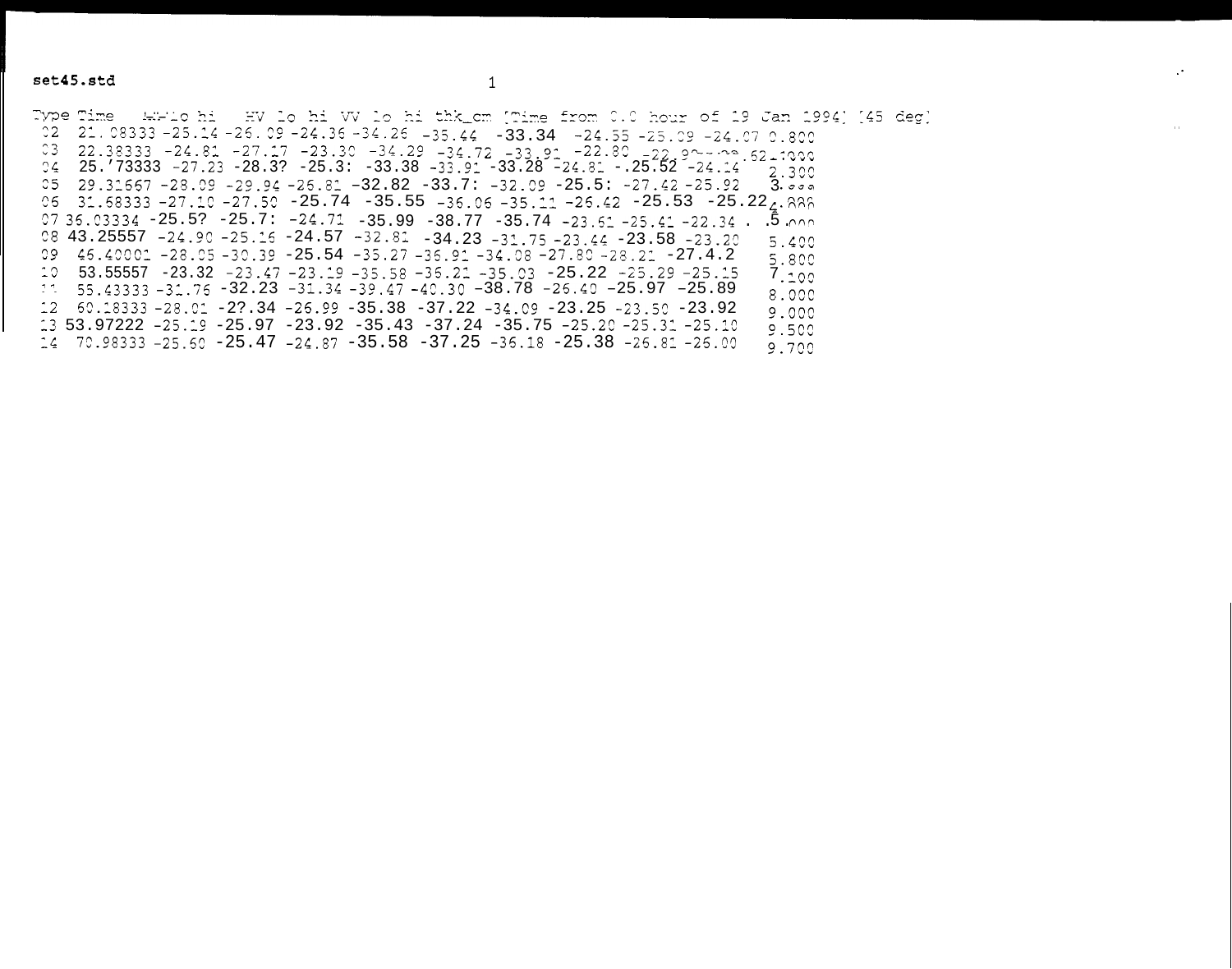set50.std

Type Time EH lo hi EV lo hi WV lo hi thk\_cm [Time from 0.0 hour of 19 Jan 1994] [50 deg] 02 21.14157 -25.18 -25.31 -25.05 -32.35 -33.71 -31.32 -24.81 -25.29 -24.38 0.800 03 22.43333 -25.13 -26.13 -24.31 -31.94 -32.77 -31.24 -22.28 -23.08 -21.61  $1.000$ 05 29.36667 -27.23 -27.64 -26.85 -33.72 -36.16 -32.17 -27.34 -28.01 -26.75<br>06 31.75000 -26.89 -27.48 -25.37 -32.59 -33.12 -32.11 -25.47 -.25..25 -24.80 3.000 4.000 07 36.08333 -26.59 -.25.58 -26.49 -34.04 -34.90 -33.32 -23.30 -23.91 -22.75 5.000 08  $40.31667 - 25.52 - 26.64 - 2.4.54 - 35.2$ :  $-35.80 - 34.69 - 25.07 - 25.58 - 24.62$ 5.400 09 46.45000 -25.91 -27.43 -24.78 -35.07 -37.52 -34.\$'3 -27.22 -27.57 -26.90 5.800  $10$  53.63333 -24.04 -24.50 -23.62 -36.68 -39.27 -35.07 -26.68 -27.64 -25.89  $7.100$  $11 55.48333 - 31.79 - 32.02 - 31.57 - 37.70 - 38.55 - 36.91 - 27.35 - 28.10 - 25.72$ 8,000  $12$  60.23333 -27.83 -29.92 -26.42 -35.56 -37.64 -34.16 -23.12 -24.23 -22.23  $9.000$  $13$  66.03333 -25.35 -.25.23 -24.52 -34.85 -35.77 -34.10 -25.34 -26.52 -24.41 9.500  $-24.71.03333 - 24.46 - 27.11 - 22.83 - 35.20 - 35.34 - 35.05 - 25.43 - 25.25 - 24.74$ 9.700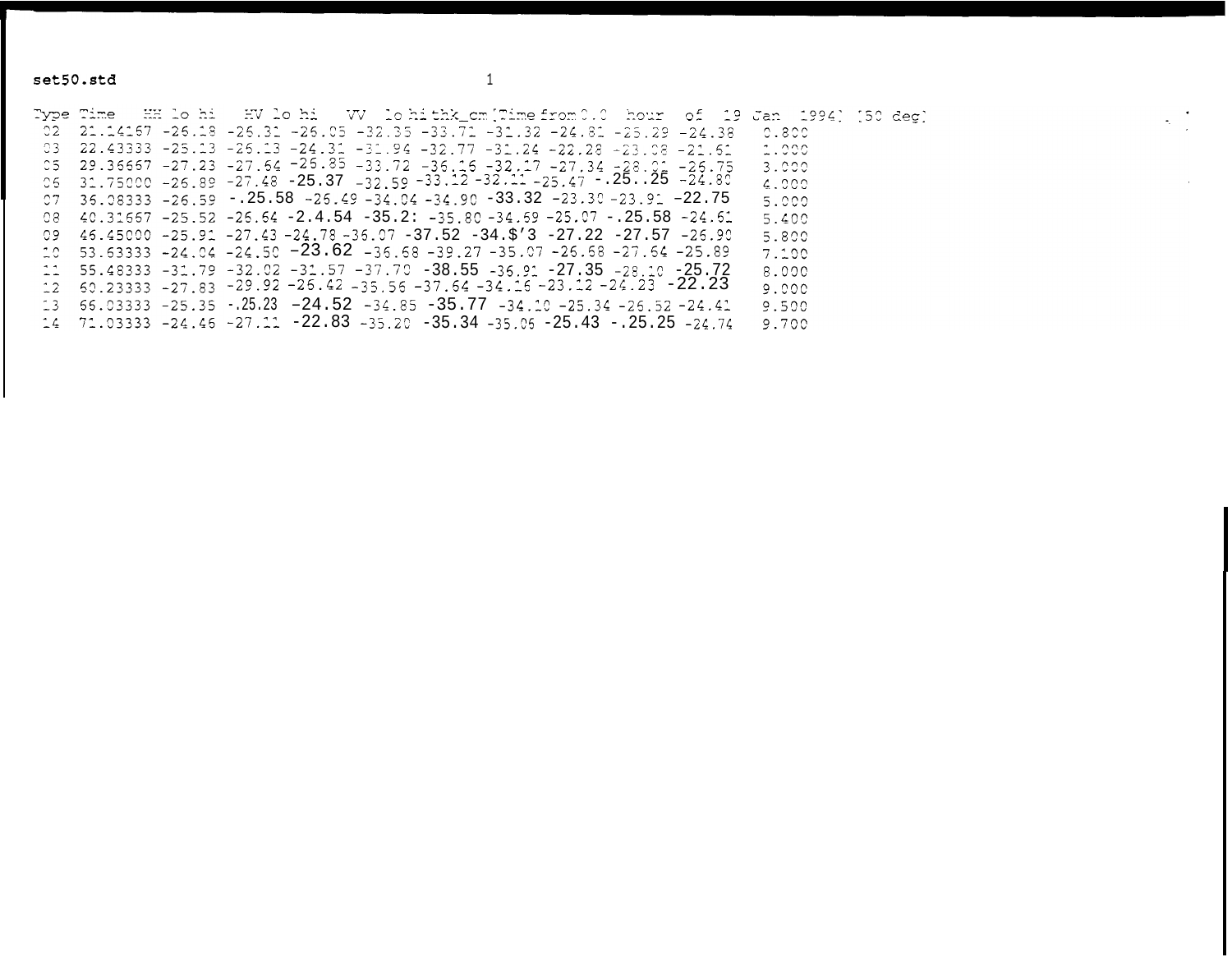# $set55.3td$

 $\mathbf{H}$ 

| וט<br>đ)<br>V<br>m<br>ເດ                                                                                                                         |                                                                                                                                                                                     |                                                                                                                                                                            |                                                                                                                                                            |                                                                                                                                                                            |                                                                                                                                                                                                                                                                                |
|--------------------------------------------------------------------------------------------------------------------------------------------------|-------------------------------------------------------------------------------------------------------------------------------------------------------------------------------------|----------------------------------------------------------------------------------------------------------------------------------------------------------------------------|------------------------------------------------------------------------------------------------------------------------------------------------------------|----------------------------------------------------------------------------------------------------------------------------------------------------------------------------|--------------------------------------------------------------------------------------------------------------------------------------------------------------------------------------------------------------------------------------------------------------------------------|
| $\downarrow$<br>O١<br>о١<br>$\ddot{\phantom{0}}$<br>O<br>Ô<br>œ<br>י<br>הש<br>Ó                                                                  | O<br>C)<br>ز<br>د<br>C)<br>$t +$<br>3                                                                                                                                               | C<br>C<br>C<br>င္)<br>၁<br>$\mathbf{v}$<br>rU                                                                                                                              | c)<br>C)<br>င)<br>၁<br>Ÿ<br>$\infty$<br>m<br>ഗ                                                                                                             | C)<br>င္)<br>၁<br>ł<br>Ô<br>ŧ<br>$\overline{\phantom{0}}$<br>$\infty$                                                                                                      | CO<br>CO<br>S<br>င္<br>၁<br>ĽΩ<br>$\overline{ }$<br>٠<br>Ō١<br>О١<br>о١                                                                                                                                                                                                        |
| O١<br>r (<br>О١<br>ω,<br>44<br>O<br>ო<br>٢Ā<br>N SO<br>$\mathbf{I}$<br>CO<br>: ٢,<br>$\overline{\phantom{0}}$                                    | w<br>ى<br>$\infty$<br>s<br>Ô<br>Ю<br>ن<br>ا<br>$\frac{1}{2}$<br>ιn<br>ى<br>Ń<br>$^{-1}$<br>$\frac{1}{2}$                                                                            | ∞<br>$\sim$<br>in<br>Γ<br>$^{+1}_{-1}$<br>$\mathbf{v}$<br>$\frac{1}{2}$<br>Š<br>↵<br>G)<br>œ                                                                               | r I<br>$\infty$<br>M<br>$\overline{ }$<br>Ø<br>ഗ<br>$\frac{1}{2}$<br>ر<br>ا<br>$\overline{\phantom{0}}$<br>ഗ<br>O١<br>M                                    | W<br>о١<br>O١<br>↵<br>c<br>w<br>$\tilde{\zeta}$<br>ر<br>د<br>$\mathbf \Omega$<br>73<br>Ō١                                                                                  | $\infty$<br>co<br>$\infty$<br>ω<br>ഄ<br>ᡐ<br>S<br>Μ<br>₩<br>ر<br>ا<br>$\tilde{C}$<br>$\scriptstyle\sim$<br>12<br>w<br>r<br>Φ<br>M                                                                                                                                              |
| O<br><b>V</b><br>$\bullet$<br>N<br>Ō<br>ſ<br>si<br>O<br>$\infty$<br>c,<br>計<br>4<br>Ν<br>O)<br>$\mathbf{I}$<br>ξį<br>m                           | $\infty$<br>$\mathsf{C}$<br>$\infty$<br>$\mathbf{I}$<br>ŧ<br>$\infty$<br>$\overline{\phantom{0}}$<br>$\mathcal{L}$<br>3<br>7.<br>e t<br>$\scriptstyle\sim$<br>Ν<br>ı<br>ŧ<br>S<br>O | w<br>$\mathcal{C}$<br>$\omega$<br>ς,<br>$\mathbf{I}$<br>ς,<br>O١<br>r 1<br>$\overline{\mathcal{C}}$<br>ហ<br>$\mathsf{C}$<br>$\scriptstyle\sim$<br>I<br>ı<br>О١             | $-27$ .<br>$\overline{a}$<br>ن<br>ا<br>S)<br>O١<br>Y<br>27.<br>32<br>ı<br>I<br>J.<br>$\mathcal{C}$                                                         | S<br>$^\infty$<br>$\frac{2}{1}$<br>$\frac{1}{2}$<br>$\mathbf \Omega$<br>47<br>O١<br>7.<br>$-25$<br>N<br>ť<br>↵<br>r I                                                      | $\overline{v}$<br>tΩ<br>ω<br>$\frac{2}{1}$<br>$\scriptstyle\sim$<br>$\scriptstyle\sim$<br>Ĺ<br>ı<br>ເດ<br>L<br>ω,<br>Ō١<br>ഗ<br>↵<br>m<br><b>s</b><br>m<br>$\mathcal{C}$<br>ر<br>ا<br>$\scriptstyle\sim$<br>ť<br>O١<br>ω<br>$\scriptstyle\sim$                                 |
| E٠<br>о١<br>Ć<br>m.<br>$\overline{\phantom{a}}$<br>6<br>$\mathcal{C}$<br>$\sum_{i=1}^n$<br>$\tilde{\cdot}$                                       | $-1$<br>٢ł<br>்க்<br>ოო<br>$\overline{1}$<br>$\mathbf{I}$<br>$\mathsf{C}$<br>$\infty$<br>τI<br>C<br>$m$ $\sim$<br>L,<br>ω<br>ოო                                                     | ဇ္လ<br>ഥ<br>Ÿ<br>$\infty$<br>ကို<br>ှ<br>$\infty$<br>M<br>$\infty$<br>τł<br>ഗ<br>Φ<br>ر<br>ا<br>ှ                                                                          | ഥ<br>$\overline{C}$<br>ഗ<br>ഗ<br>ှ<br>$\mathbb{C}$<br>m<br>5<br>Ο١<br>S<br>∞<br>ω<br>6                                                                     | $\scriptstyle\sim$<br>σ١<br>$\downarrow$<br>$\mathcal{L}_{\mathcal{L}}$<br>ن<br>ب<br>ှ<br>₩<br>ç<br>$\Gamma$<br>$\mathbf 2$<br>$\overline{a}$<br>$\overline{a}$<br>m<br>ω  | $\sim$<br>$\mathcal{Q}$<br>$\mathcal{C}$<br>w<br>ω<br>$\mathbf{\sim}$<br>ှ<br>ω<br>m<br>ſ<br>$\mathbf{I}$<br>O<br>23<br>ഗ<br>⌒<br>ω<br>7.<br>9<br>$\sim$<br>m<br>S<br>W                                                                                                        |
| $\mathbf{I}$<br>$\mathbf{\ddot{r}}$<br>m<br>0 /<br>$\circ$<br>$\ddot{i}$<br>こ<br>C<br>$\mathbf{I}$<br>ເດ<br>$\sim$                               | $\overline{\phantom{a}}$<br>I.<br>Ÿ<br>$\overline{ }$<br>m<br>m<br>i,<br>۱Ġ<br>$\infty$<br>M<br>$\mathbf{I}$<br>$\mathbf I$<br>2<br>τł<br>$\sim$                                    | $\epsilon$<br>τł<br>Ф<br>σ١<br>$\mathbb{U}$<br>$\mathcal{L}^{\mu}$<br>M)<br>m<br>Ĺ<br>$\mathbf{I}$<br>ιn<br>$\overline{\phantom{0}}$<br>ρο                                 | $\mathbf{I}$<br>\$9<br>O١<br>$\sim$<br>S<br>S<br>M<br>M<br>$\mathfrak l$<br>$\frac{80}{2}$<br>25                                                           | ŧ.<br>$\mathbf{I}$<br>↵<br>٢ł<br>$\mathrel{\sim}$<br>$\mathbf{I}$<br>٢<br>$\ddot{\phantom{0}}$<br>$\overline{C}$<br>c<br>$\sim$<br>ှ<br>Ĭ.<br>S<br>ιŊ<br>Q.                | $\mathbf I$<br>Ĺ<br>$\mathbf{I}$<br>23<br>O<br>O١<br>ιn<br>÷<br>Ф<br>↵<br>$\mathcal{C}$<br>Õ<br>m<br>ω<br>$\mathbf{I}$<br>L<br>L<br>77<br>$\scriptstyle\sim$<br>ιn<br>ဖ<br>$\mathbf{r}$                                                                                        |
| ٠<br>Ф<br>؛ ء<br>$\mathrel{\sim}$<br>ı<br>$\frac{0}{1}$<br>Μ<br>ω<br>$\frac{96}{1}$<br>$\sim$                                                    | $\ddot{\mathbf{r}}$<br>S<br>$\scriptstyle\sim$<br>$\tilde{c}$<br>t<br>m ທ O O<br>1000000<br>$1 - \sqrt{1 - \cosh^{-1} 1}$                                                           | $\overline{\phantom{0}}$<br>$\frac{2}{1}$                                                                                                                                  | $\sigma$ $\tau$<br>$\sim$<br>$\sqrt{2}$<br>$\tilde{c}$                                                                                                     | S<br>O١<br>$\sim$<br>$\tilde{c}$<br>t<br>80 m m m m c<br>80 m m m m c                                                                                                      | $\mathcal{L}$<br>$\mathcal{Q}$<br>ω<br>$\scriptstyle\sim$<br>$\scriptstyle\sim$<br>$\mathbf{I}$<br>L<br>$\mathbf{I}$<br>₩<br>LΩ,                                                                                                                                               |
| ٠r١<br>$\overline{\phantom{0}}$<br>؛ ک<br>ο١<br>٠<br>$\circ$<br>Ю<br>ł<br>$\scriptstyle\sim$<br>$\mathbf I$<br>hi<br>H<br>m<br>ω,<br>$\sim$<br>œ | ĩυ<br>$\overline{ }$<br>$\mathcal{L}$<br>О١<br>₩<br>c<br>$\mathcal \alpha$<br>L)<br>$\mathbf{I}$<br>$\mathbf{I}$<br>333<br>$\overline{ }$<br>S<br>S<br>œ<br>τI                      | $\sigma$<br>O<br>Þ<br>τł<br>$\bullet$<br>$\bullet$<br>$\infty$<br>ω<br>$\scriptstyle\sim$<br>$\scriptstyle\sim$<br>$\mathbf I$<br>$\mathbf I$<br>COOC<br>Ń<br>33<br>$\sim$ | $\infty$<br>O١<br>$^\infty$<br>$\sim$<br>$\bullet$<br>4<br>Ю<br>$\mathcal{C}$<br>N<br>L<br>$\mathbf{I}$<br>Ю<br>ç<br>৩<br>ω<br>ω<br>w<br>Ф<br>$\mathbf{t}$ | ω<br>$^\infty$<br>O<br>O١<br>$\blacksquare$<br>$\bullet$<br>c<br>О١<br>$\scriptstyle\sim$<br>৻৲<br>$\mathbf{I}$<br>1<br>$\infty$<br>↩<br>$\frac{3}{3}$<br>333.<br>$\infty$ | ഥ<br>M<br>$\mathrel{\sim}$<br>$^\circ$<br>ᆉ<br>O١<br>$\bullet$<br>$\bullet$<br>$\bullet$<br>6<br>Ф<br>$\infty$<br>$\scriptstyle\sim$<br>$\scriptstyle\sim$<br>$\scriptstyle\sim$<br>$\blacksquare$<br>Ţ<br>ŧ<br>Þ<br>S<br>4<br>33<br>بن<br>س<br>O<br>$\infty$<br>$\infty$<br>Ô |
| q)<br>r I<br>£,<br>$\mathcal{A}$<br>τł<br>∙r t<br>Ε۰<br>٢v<br>$\boldsymbol{\theta}$                                                              | Ÿ<br>↝<br>$\blacksquare$<br>$\blacksquare$<br>$\mathbf{\Omega}$<br>O١<br>$\mathbf{\mathsf{C}}$<br>$\scriptstyle\sim$                                                                | $\ddot{\cdot}$<br>∞<br>$\sim$<br>$t - 1$<br>S<br>ω<br>ო                                                                                                                    | $\ddot{\cdot}$<br>ហ<br>$\blacksquare$<br>Ô<br>S<br>↵<br>Ч<br>$\begin{array}{c} 0 & 0 & 0 & 0 \\ 0 & 0 & 0 & 0 \\ 0 & 0 & 0 & 0 \end{array}$                | ပ<br>m<br>$\bullet$<br>$\infty$<br>ເດ<br>ιn<br>ഗ<br>$\tau$ 1<br>$\sim$ 1                                                                                                   | O<br>$\scriptstyle\sim$<br>r f<br>$\mathcal{A}$<br>O<br>Ю<br>$\mathbf{r}$ +<br>ᡐ<br>ഄ<br>r<br>$\sim$<br>$\sim$<br>À<br>$\cdot$ 1<br>$\sqrt{1}$<br>$\sim$ 1                                                                                                                     |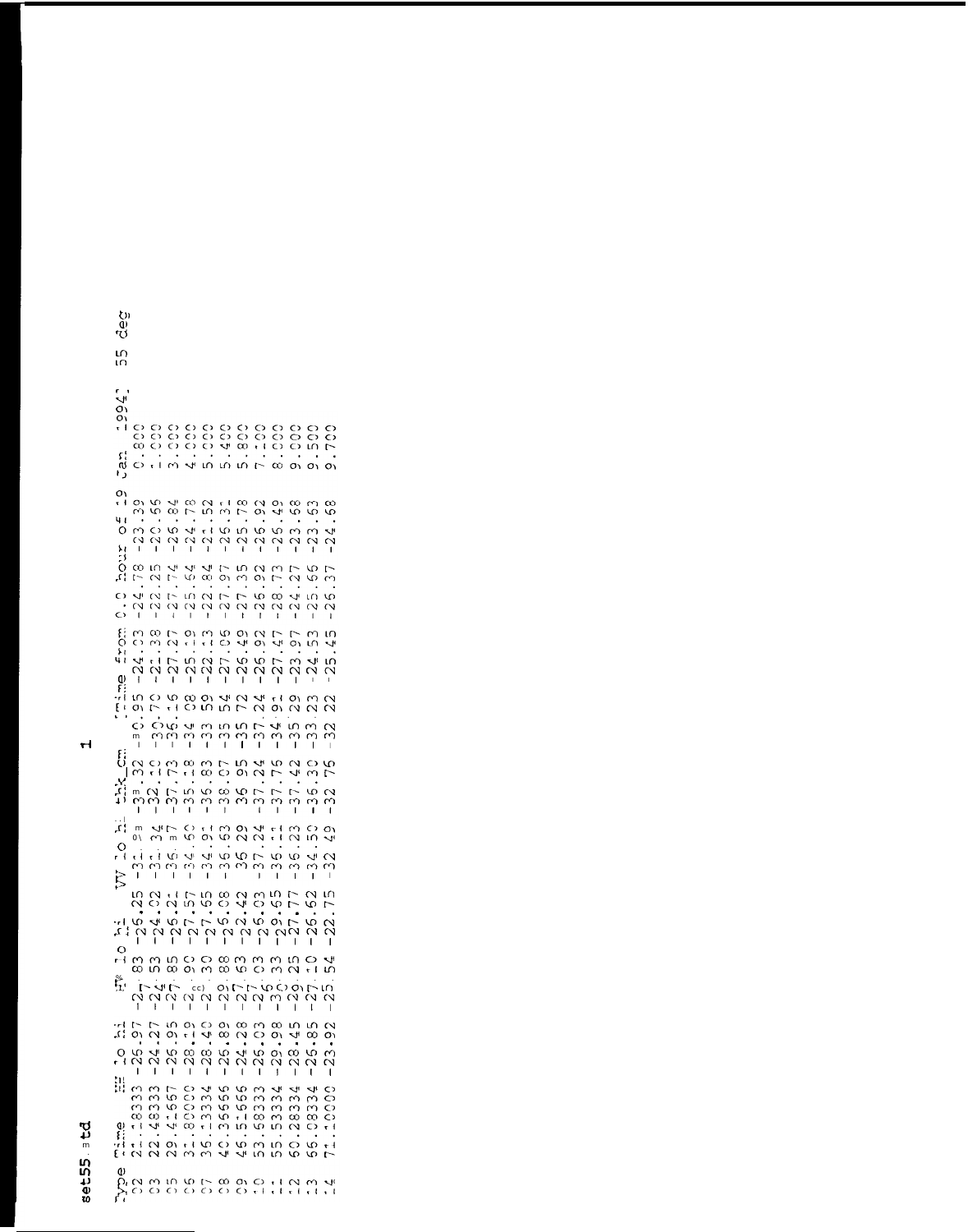www.bibliography.com/homography.com/homography.com/homography.com/homography.com/ EXAMPL E OF COMPRESSED MAGN 1 TUDE AND PHASEDATA 1001210530 Version 1.0 I )VJ.V 10 THIN ICE 40, 0, 0, 1, 1, 1, I, DATA 401, 20 2.11625933416E+11, 2.11625933423 E+11, 2.11625933429E+11, 2.11625933436E+11  $6407053$ -/1653, 0650756)54009, 063863209'/ 162, 381'/ 34516903  $152, 138,$  $129, 115, 101, 90, 80,$  $71, 61, 5\%, 54, 59, 62,$  $73, 82, 91,$ 69,  $|oo,$  $\mathbf{1}$ 123, 133, 136, 141, 143, 146, 148, 146, 149, 145, 146, 138, 133, 128, 122, 120,  $92, 86, 83, 81,$ 81, 86, 84, 86, 88, 90, 93, 88, 86, 81, 80, 80, 89, 90, 92, 94, 82, 84, 83, 84,  $79, 81, 81,$ 84, 80, 79, 81, 79, 79, 88. 90. 87. 89. 86.  $74,70,$  $\frac{1}{2}$ . 61, 72, 79, 69, 69, 67, 63, 65, 66, 64, 67, 68, 74,  $72,$ 84, 86, 85, 88, 88,  $72<sub>1</sub>$ 90. 91. 84. 83. 83, 78, 66, 60. 57, 54, 45, 38. 38, 33, 31. 26, 25.  $26, 27,$ 52, 57, 60, 68, 81,  $30<sub>1</sub>$  $26, 30,$ 34, 36, 36, 37, 42, 47, 93, 111, 115, 86, 100, 99, 93, 82?, 68,  $122, 121, 121, 116, 110,$ 50,  $3\%,$  23, 6, -] 3, -30, -40, -52, -60, -6/,  $-61, -51, -40, -28, -12, 5, 22, 36, 50, 65, 81, 88, 96, 104, 116, 118, 122, 120, 123$  $114, 106, 95, 85, 71, 56, 35, 16, -6, -31, -60, -87, -116, -141, -165$ ,  $-182!, -194, -191, -165, -182$  $-149$ ,  $-125$ ,  $-96$ ,  $-70$ ,  $-43$ ,  $-25$ ,  $-2$ ,  $17$ ,  $34$ ,  $47$ ,  $57$ ,  $70$ ,  $77$ ,  $86$ ,  $85$ ,  $86$ ,  $86$ ,  $83$ ,  $80$ ,  $7$ ] 63, 53, 44, 27, 10, -9, -2"/, -48, -76, -105, -131, -161, -193, -225, -254, -273, -290, -295,  $-254, -229, -199, -1$ '/1, -1 40, -112, -84, -62, -42, -1 9, -6, 9, 21, 30, 40, 43, 46, 47, 44, 36, 24, 13, 1, -18, --40, -62, -93, -123, -163, -204, -253, -302, -35/, -411, -461, -491, -488  $366, -315, -263, -219, -180, -146, -112, -86, -63, -42, -7, 8, -12, 0, 7, 12, 15, 16, 15, 9,$  $-3, -11, -24, -42, -62, -80, -107-1$   $36, -169, -208, -7, 49, -300, -35$ ,  $-424, -494$ ,  $-568, -638, -636$ 524, -448, -382, -3?, 0, -267, -220, -182, -149, -115, -91, -68, -50, -32, - '21, -10, -3, ], 2, 3  $6, -16, -25, -42, -62, -85, -112, -145, -184, -230, -287, -356, -443, -552, -7706, -934, -1282, -1282, -1282, -1282, -1282, -1282, -1282, -1282, -1282, -1282, -1282, -1282, -1282, -1282, -1282, -1282, -1282, -1282, -1282, -1282, -1282, -1282, -1282, -1282, -12$  $503, -410, -33', -27/8, -229, -191, -158, -133, -111, -93$ ,  $-80, -68, -60, -56, -54, -53, -56, -62$  $89, -104, -123, -142, -16$ ,  $7, -396, -230, -266, -310, -363, -423, -498, -592, -716, -888, -11$  $-603.1529$  $-268, -266, -261, -263, -265, -268, -269, -270, -271, -271, -267, -262, -260, -258, -264, -266,$  $263, -260, -261, -262, -262, -263, -261, -263, -257, -260, -252, -259, -257, -261, -258, -258,$  $-254, -259, -257, -260, -252, -258, -257, -258, -255, -252, -254, -254, -252, -253, -249, -255,$  $-245, -246, -246, -247, -247, -250, -243, -242, -241, -244, -243, -244, -241, -243, -242, -235,$  $-227, -225, -220, -214$ ,  $-212, -203, -195, -1.92$ ,  $-191, -180, -175, -165$ ,  $-159, -154, -142, -130$ ,  $-82, -68, -63, -50, -35, -23$ ,  $-12, 2, 15, 31, 49, 61, 73, 94, 106, 126, 136, 354, 169,$ 205, 218, 233, 253, 264, 278, 286, 302, 313, 325, 334, 339, 347, 356, 357, 358, 359, 352, 350, 341, 336, 325, 322, 313, 306, 292, 288, 282, 274, 263, 255, 248, 207, 200, 194, 185, 180, 174, 169, 162, 185, 152, 149, 142, 133, 131, 131, 127, 97, 92, 90, 83, 82, 78, 76, 70, 68, 61, 62, 54, 53, 43, 108, 104, 97. 45, 39. 3  $31, 29, 26, 24, 21, 13, 10, 8, 4, 1, -4, -4, -8, -8, -1$ "/,  $21, -25, -26, -28, -32, 1113,$  $-36, -37, -38, -43, -48, -49, -50, -50, -55, -59, -57, -59, -58, -65, -66, -68, -70, -74, -77, -77,$  $75, -19, -78, -84, -84, -88$ ,  $-88, -95, -95, -95, -97, -99, -99, -103, -10, -107, -109, -109, -109, -11$  $-111, -113, -113, -110, -113, -115, -115, -118, -118, -321, -126, -124, -123, -123, -124, -127,$  $138, -139, -141, -141, -147, -150, -152, -155, -158, -156, -162, -158, -161, -162, -167, -16",$  $-1" {13,-169,-170,-172} \quad , -1" {15,-370,-175,-173,-175,-172,-174,-173,-1} \quad 76,-1" {12,-1" {5,-1" {0}} ,$  $-176, -175, -178, -177, -177, -179, -181, -182, -182, -187, -185, -186, -184, -186, -186, -186,$  $188, -195, -184, -184, -183, -179, -180, -181, -179, -180, -179, -180, -179, -179, -180, -183,$  $195, -202, -202, -210, -209 \quad , \quad -216, -217, -226, -229 \quad , \quad -237, -240, -245, -247, -252, -254, -255,$  $-271, -274, -276, -276, -278, -275, -283, -283, -283, -286, -288, -291, -292, -296, -299, -298, -301,$  $-319, 1874$  $-2"30, -26$ ,  $-262, -263$ ,  $-266, -268, -269, -270$ ,  $-2'/2, -2"11, -269, -263$ ,  $-263, -262, -3, 67, -267$  $-267, -263, -265, -266, -267, -266, -264, -267, -258, -263, -257, -261, -262, -264, -262, -261,$  $-258$ ,  $-262$ ,  $-261$ ,  $-263$ ,  $-256$ ,  $-262$ ,  $-261$ ,  $-261$ ,  $-260$ ,  $-256$ ,  $-258$ ,  $-258$ ,  $-256$ ,  $-257$ ,  $-253$ ,  $-259$ ,  $-249, -251, -252, -251, -250, -253, -246, -246, -242, -248, -246, -248, -244, -247, -245, -239$ 

 $-230, -230, -222, -219 \quad , \quad -215, -208, -198, -197 \quad , \quad -192, -185, -178, -169 \quad , \quad -162, -159, -145, -134$  $-84, -"/2, -67, -53, -37, -26$ ,  $-13, -1, 13, 30, 47, 57, 71, 90, 105, 123, 135, 152, 168,$ 204, 216, 232, 251, 263, 277, 286, 301, 313, 325, 333, 340, 346, 356, 357,

359,